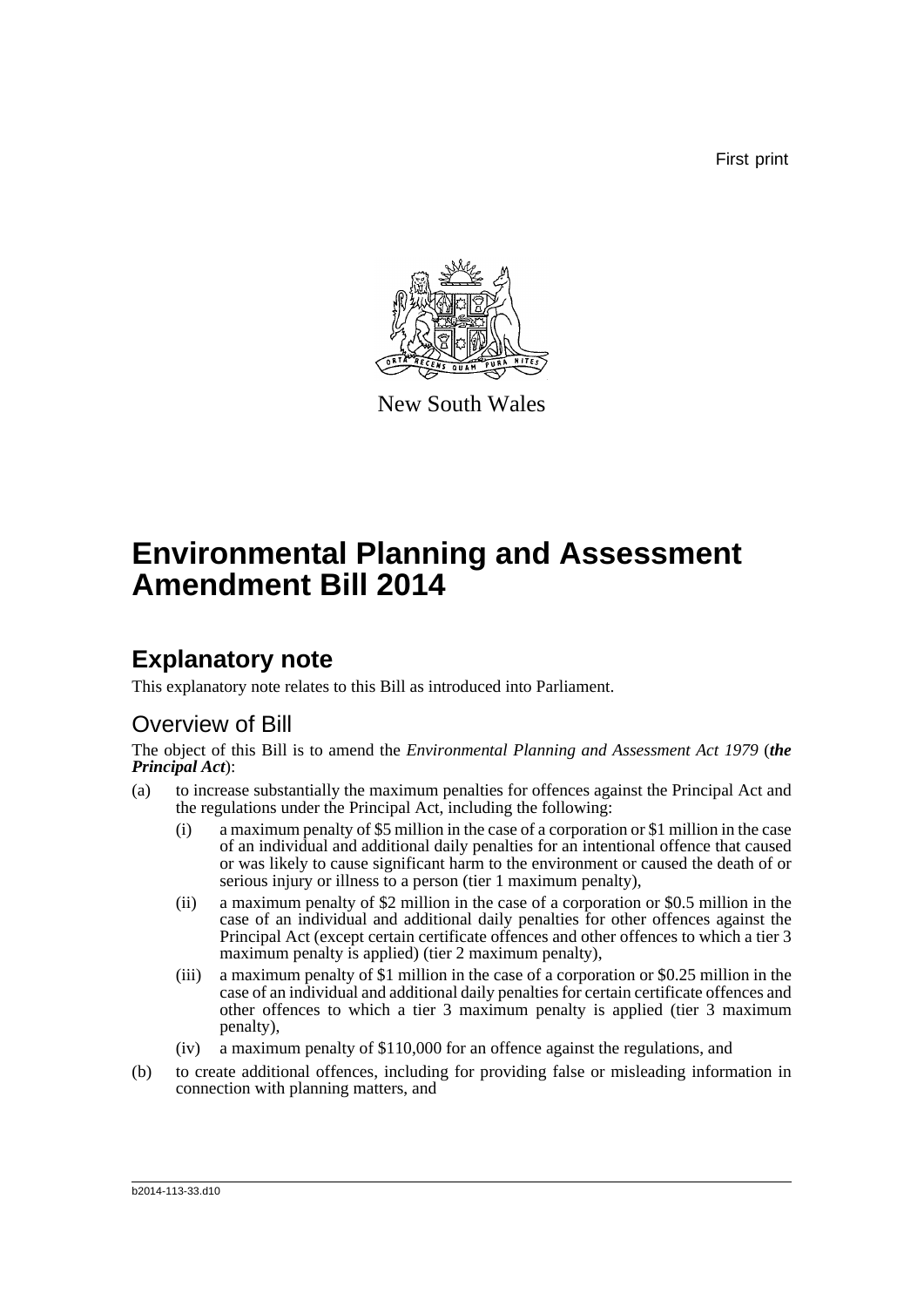- (c) to consolidate and expand the investigative powers of council and Departmental officers for the enforcement of the Principal Act and to make other provision for the enforcement of the Principal Act, including provision for cessation of utilities orders, and
- (d) to require the Secretary of the Department to establish and facilitate the online delivery of planning services and information (by means of the NSW planning portal), including to enable planning applications to be lodged and dealt with online and to facilitate public access to planning information, and
- (e) to make miscellaneous amendments, including to update references to the Director-General of the Department to the Secretary of the Department, and to clarify the obligation of directors of corporations to declare political donations in connection with planning matters.

The Bill also amends the *Subordinate Legislation Act 1989* to further postpone the staged repeal of the regulations under the Principal Act.

### Outline of provisions

**Clause 1** sets out the name (also called the short title) of the proposed Act.

**Clause 2** provides for the commencement of the proposed Act on a day or days to be appointed by proclamation (except Schedules 4 and 5 which are to commence on the date of assent).

**Schedule 1** contains the amendments of the Principal Act outlined above relating to offences and penalties.

**Schedule 2** contains the amendments of the Principal Act outlined above relating to enforcement powers.

**Schedule 3** contains the amendments of the Principal Act outlined above relating to ePlanning.

**Schedules 4, 5 and 6** contain the miscellaneous amendments of the Principal Act and other instruments outlined above.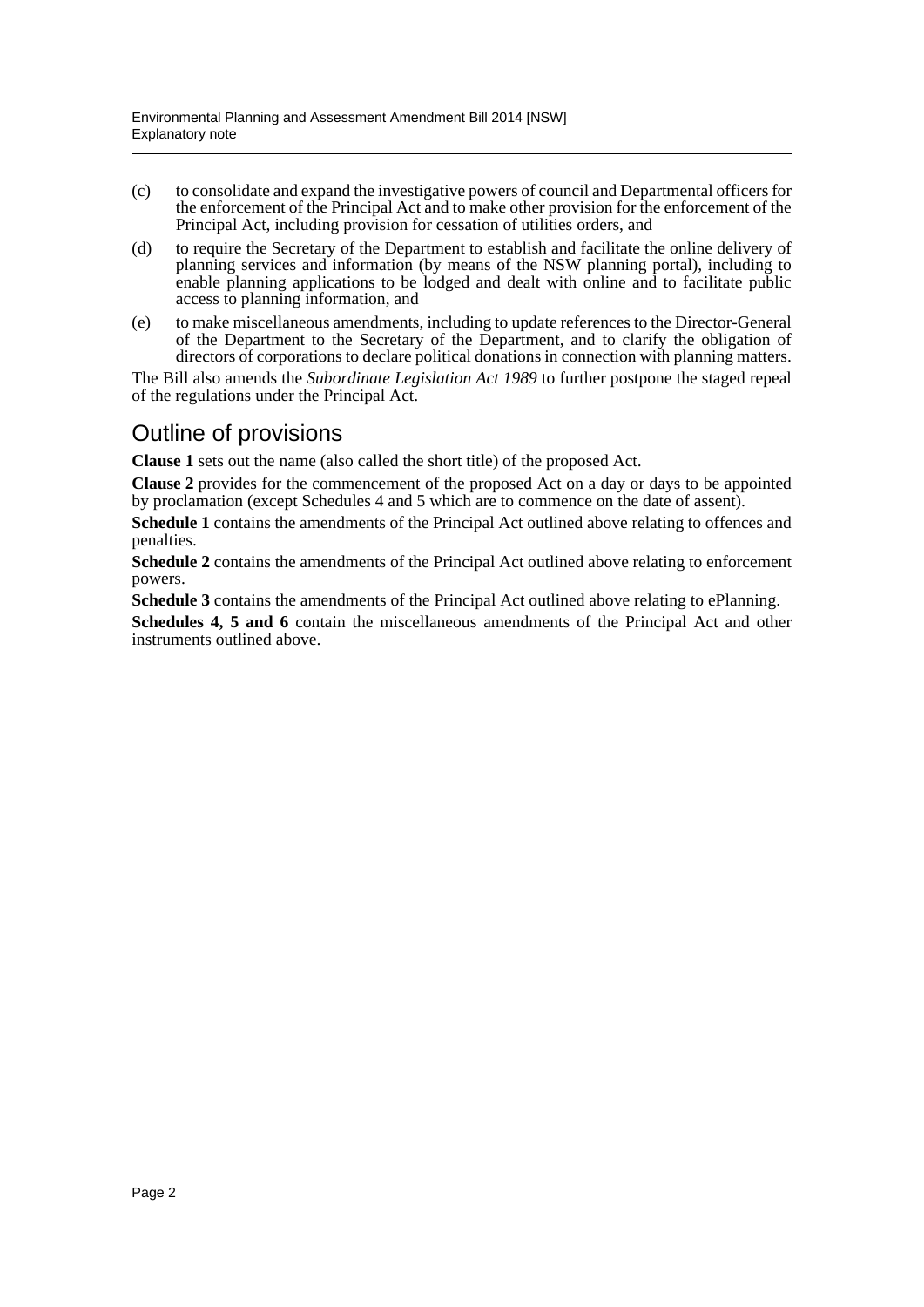First print



New South Wales

## **Environmental Planning and Assessment Amendment Bill 2014**

### **Contents**

|                                                                                              | Page                                                                                                             |
|----------------------------------------------------------------------------------------------|------------------------------------------------------------------------------------------------------------------|
|                                                                                              |                                                                                                                  |
|                                                                                              | $\overline{2}$                                                                                                   |
|                                                                                              | 2                                                                                                                |
| Amendment of Environmental Planning and Assessment Act 1979<br>No 203-Offences and penalties | 3                                                                                                                |
| Amendment of Environmental Planning and Assessment Act 1979                                  |                                                                                                                  |
| No 203-Enforcement powers                                                                    | 7                                                                                                                |
| Amendment of Environmental Planning and Assessment Act 1979                                  |                                                                                                                  |
| No 203-ePlanning                                                                             | 17                                                                                                               |
|                                                                                              |                                                                                                                  |
| No 203-Miscellaneous                                                                         | 21                                                                                                               |
| Amendment of Subordinate Legislation Act 1989 No 146                                         | 22                                                                                                               |
| Amendment of Environmental Planning and Assessment Regulation                                | 23                                                                                                               |
|                                                                                              | Name of Act<br>Commencement<br>Amendment of Environmental Planning and Assessment Act 1979<br>2000-Consequential |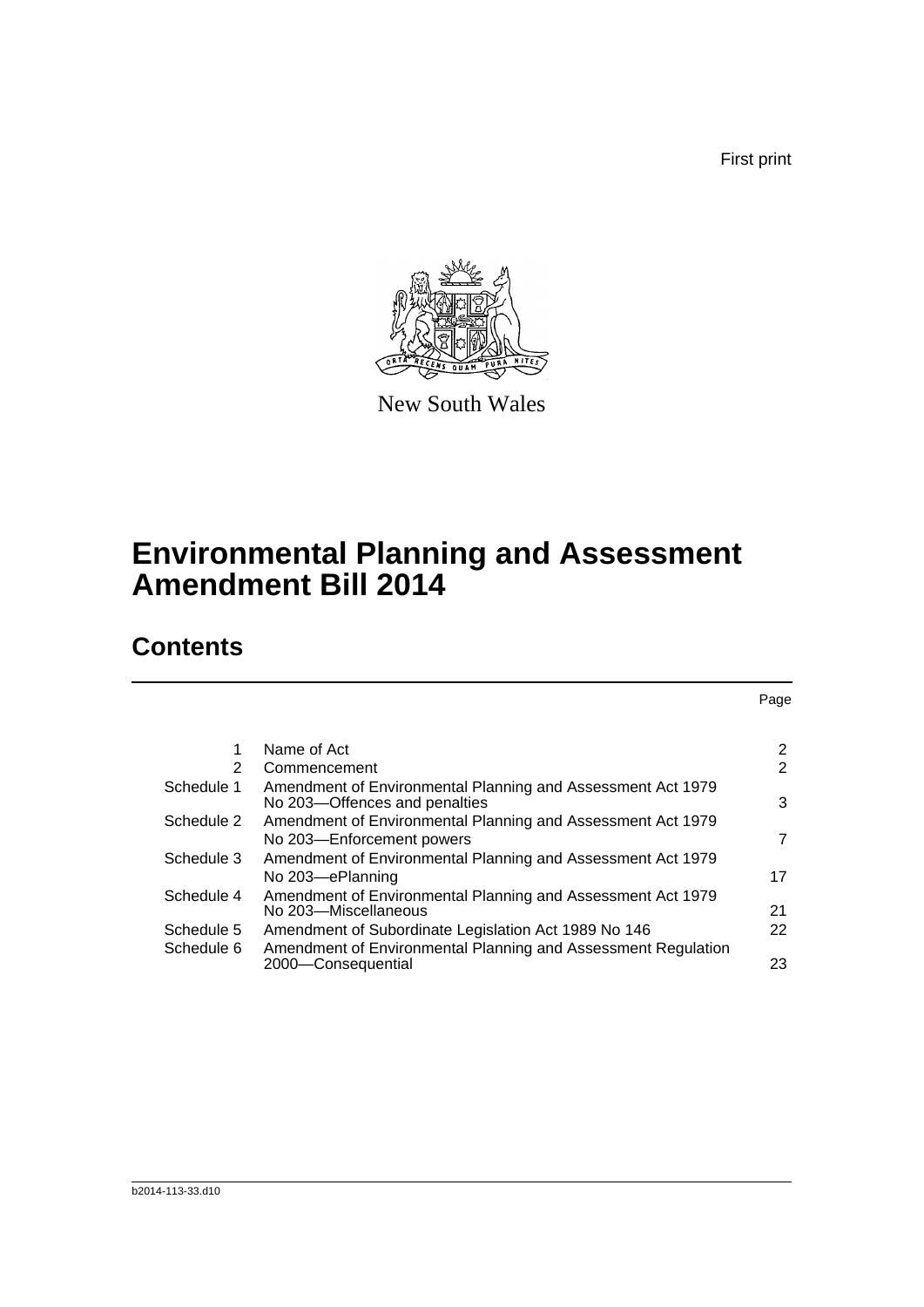

New South Wales

## **Environmental Planning and Assessment Amendment Bill 2014**

No , 2014

### **A Bill for**

An Act to amend the *Environmental Planning and Assessment Act 1979* with respect to offences and penalties, enforcement powers and ePlanning; and for other purposes.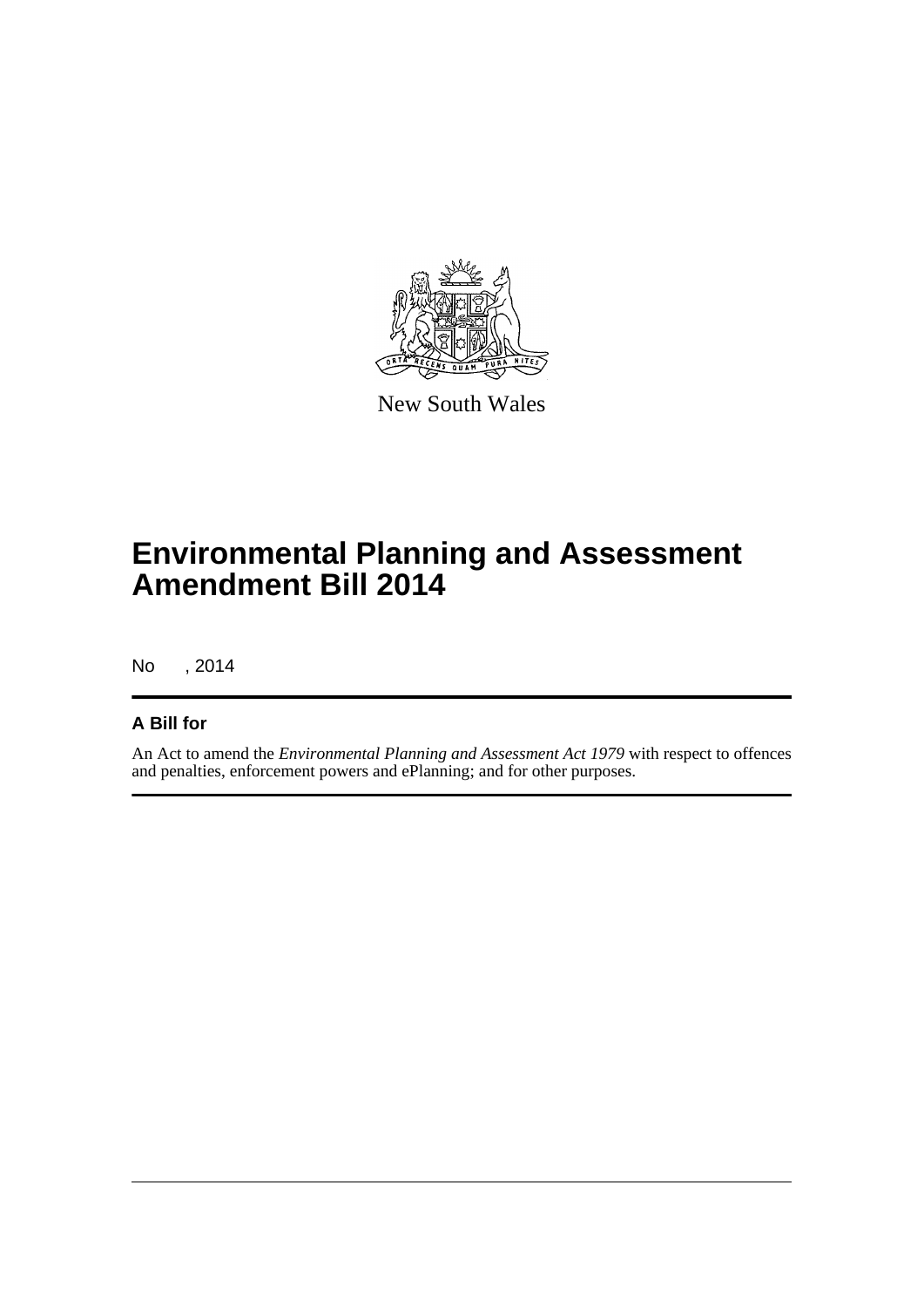<span id="page-4-1"></span><span id="page-4-0"></span>

|     | The Legislature of New South Wales enacts:                                                                    |        |
|-----|---------------------------------------------------------------------------------------------------------------|--------|
|     | Name of Act                                                                                                   | 2      |
|     | This Act is the <i>Environmental Planning and Assessment Amendment Act 2014</i> .                             | 3      |
|     | <b>Commencement</b>                                                                                           | 4      |
| (1) | This Act commences on a day or days to be appointed by proclamation, except as<br>provided by subsection (2). | 5<br>6 |
| (2) | Schedules 4 (except Schedule 4 [6]) and 5 commence on the date of assent to this Act.                         | 7      |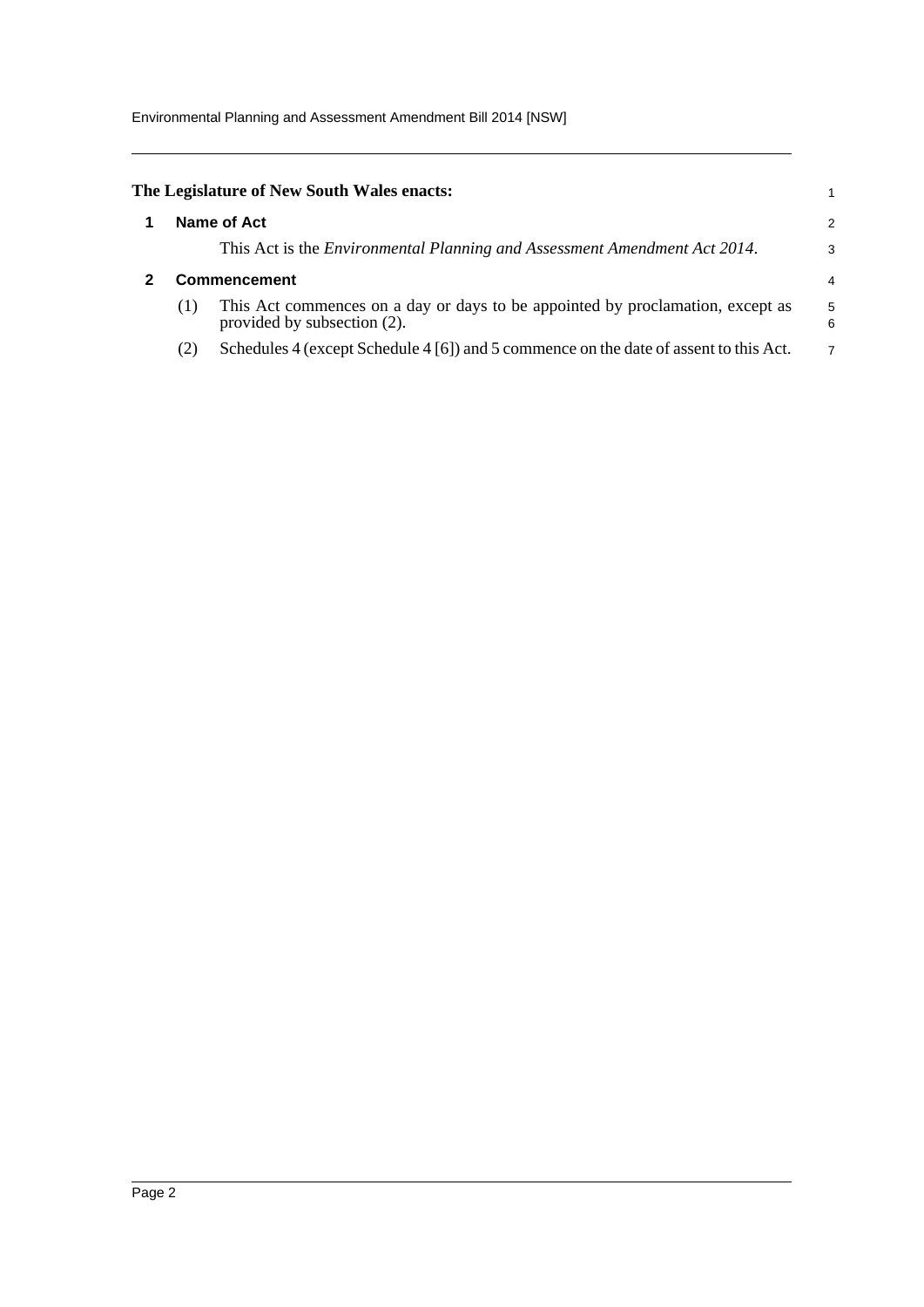<span id="page-5-0"></span>

|       | <b>Schedule 1</b> | Amendment of Environmental Planning and<br>Assessment Act 1979 No 203-Offences and<br>penalties                                                                                                                                                                                             | 1<br>$\overline{a}$<br>3 |
|-------|-------------------|---------------------------------------------------------------------------------------------------------------------------------------------------------------------------------------------------------------------------------------------------------------------------------------------|--------------------------|
| [1]   |                   | <b>Section 4 Definitions</b>                                                                                                                                                                                                                                                                | 4                        |
|       |                   | Insert in alphabetical order in section $4(1)$ :                                                                                                                                                                                                                                            | 5                        |
|       |                   | tier 1 maximum penalty, tier 2 maximum penalty or tier 3 maximum<br><i>penalty</i> in relation to an offence, indicates the maximum penalty that a court<br>may impose for the offence—see sections 125A, 125B and 125C for the<br>relevant maximum amounts.                                | 6<br>7<br>8<br>9         |
| [2]   |                   | Section 81A Effects of development consents and commencement of development                                                                                                                                                                                                                 | 10                       |
|       |                   | Omit section 81A (7).                                                                                                                                                                                                                                                                       | 11                       |
| [3]   |                   | Section 86 Commencement of complying development                                                                                                                                                                                                                                            | 12                       |
|       |                   | Omit section 86 (4).                                                                                                                                                                                                                                                                        | 13                       |
| [4]   |                   | Section 109M Occupation and use of new building requires occupation certificate                                                                                                                                                                                                             | 14                       |
|       |                   | Omit the maximum penalty from section 109M (1).                                                                                                                                                                                                                                             | 15                       |
| [5]   | certificate       | Section 109N Change of building use of existing building requires occupation                                                                                                                                                                                                                | 16<br>17                 |
|       |                   | Omit the maximum penalty from section 109N (1).                                                                                                                                                                                                                                             | 18                       |
| [6]   |                   | Section 122E Offences relating to monitoring and environmental audits                                                                                                                                                                                                                       | 19                       |
|       |                   | Omit section 122E (4). Insert instead:                                                                                                                                                                                                                                                      | 20                       |
|       | (4)               | <b>Penalty</b>                                                                                                                                                                                                                                                                              | 21                       |
|       |                   | The maximum penalty for an offence under section 125 arising under this<br>Division is a tier 3 maximum penalty.                                                                                                                                                                            | 22<br>23                 |
| $[7]$ |                   | Section 125 Offences against this Act and the regulations                                                                                                                                                                                                                                   | 24                       |
|       |                   | Insert after section $125(3)$ :                                                                                                                                                                                                                                                             | 25                       |
|       | (3A)              | A person who:                                                                                                                                                                                                                                                                               | 26                       |
|       |                   | aids, abets, counsels or procures another person to commit, or<br>(a)                                                                                                                                                                                                                       | 27                       |
|       |                   | (b)<br>conspires to commit,                                                                                                                                                                                                                                                                 | 28                       |
|       |                   | an offence against this Act or the regulations arising under any other provision<br>is guilty of an offence against this Act or the regulations arising under that<br>provision and is liable, on conviction, to the same penalty applicable to an<br>offence arising under that provision. | 29<br>30<br>31<br>32     |
| [8]   |                   | Sections 125A, 125B, 125C and 125D                                                                                                                                                                                                                                                          | 33                       |
|       |                   | Insert after section 125:                                                                                                                                                                                                                                                                   | 34                       |
|       | 125A              | Maximum penalties for offences against Act: Tier 1                                                                                                                                                                                                                                          | 35                       |
|       | (1)               | This section applies to an offence against this Act under section $125(1)$ if the<br>prosecution establishes (to the criminal standard of proof):                                                                                                                                           | 36<br>37                 |
|       |                   | that the offence was committed intentionally, and<br>(a)                                                                                                                                                                                                                                    | 38                       |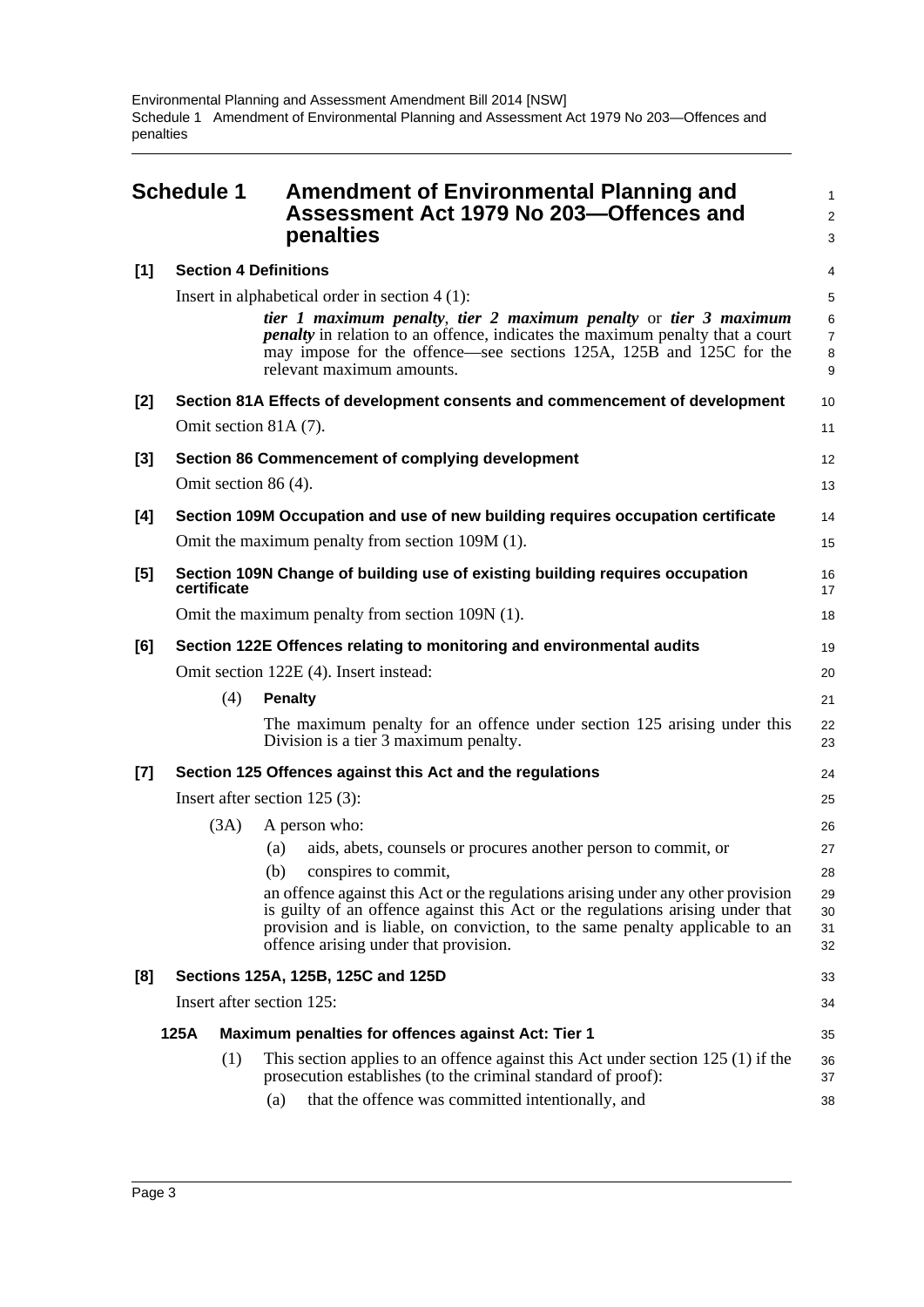|      |     | that the offence:<br>(b)                                                                                                                                                                         | 1                            |
|------|-----|--------------------------------------------------------------------------------------------------------------------------------------------------------------------------------------------------|------------------------------|
|      |     | (i)<br>caused or was likely to cause significant harm to the<br>environment, or                                                                                                                  | $\overline{\mathbf{c}}$<br>3 |
|      |     | caused the death of or serious injury or illness to a person.<br>(ii)                                                                                                                            | 4                            |
|      |     | For this section to apply, the court attendance notice or application<br>commencing the proceedings must allege that those factors apply to the<br>commission of the offence.                    | 5<br>6<br>$\overline{7}$     |
|      | (2) | A person who is guilty of an offence to which this section applies is liable to<br>a <i>tier 1 maximum penalty</i> , being a penalty not exceeding:                                              | 8<br>9                       |
|      |     | in the case of a corporation:<br>(a)<br>(i)<br>\$5 million, and                                                                                                                                  | 10<br>11                     |
|      |     | for a continuing offence—a further \$50,000 for each day the<br>(ii)<br>offence continues, or                                                                                                    | 12<br>13                     |
|      |     | in the case of an individual:<br>(b)<br>\$1 million, and<br>(i)                                                                                                                                  | 14<br>15                     |
|      |     | for a continuing offence—a further \$10,000 for each day the<br>(ii)<br>offence continues.                                                                                                       | 16<br>17                     |
| 125B |     | Maximum penalties for offences against Act: Tier 2                                                                                                                                               | 18                           |
|      | (1) | This section applies to an offence against this Act under section $125(1)$ , other<br>than an offence to which section 125A applies or an offence for which a<br>tier 3 maximum penalty applies. | 19<br>20<br>21               |
|      | (2) | A person who is guilty of an offence to which this section applies is liable to<br>a <i>tier 2 maximum penalty</i> , being a penalty not exceeding:                                              | 22<br>23                     |
|      |     | in the case of a corporation:<br>(a)                                                                                                                                                             | 24                           |
|      |     | \$2 million, and<br>(i)                                                                                                                                                                          | 25                           |
|      |     | for a continuing offence—a further \$20,000 for each day the<br>(ii)<br>offence continues, or                                                                                                    | 26<br>27                     |
|      |     | in the case of an individual:<br>(b)                                                                                                                                                             | 28                           |
|      |     | \$500,000, and<br>(i)<br>for a continuing offence—a further $$5,000$ for each day the<br>(ii)<br>offence continues.                                                                              | 29<br>30<br>31               |
|      | (3) | However, this section is subject to any provision of this Act that declares a<br>different maximum penalty for a particular offence to which this section<br>applies.                            | 32<br>33<br>34               |
| 125C |     | Maximum penalties for offences against Act: Tier 3                                                                                                                                               | 35                           |
|      | (1) | This section applies to:                                                                                                                                                                         | 36                           |
|      |     | a certificate-related offence, or<br>(a)                                                                                                                                                         | 37                           |
|      |     | any other offence against this Act under section 125 (1) for which a<br>(b)<br>tier 3 maximum penalty is declared by this Act to apply.                                                          | 38<br>39                     |
|      | (2) | A person who is guilty of an offence to which this section applies is liable to<br>a <i>tier 3 maximum penalty</i> , being a penalty not exceeding:                                              | 40<br>41                     |
|      |     | in the case of a corporation:<br>(a)                                                                                                                                                             | 42                           |
|      |     | \$1 million, and<br>(i)                                                                                                                                                                          | 43                           |
|      |     | for a continuing offence—a further \$10,000 for each day the<br>(ii)<br>offence continues, or                                                                                                    | 44<br>45                     |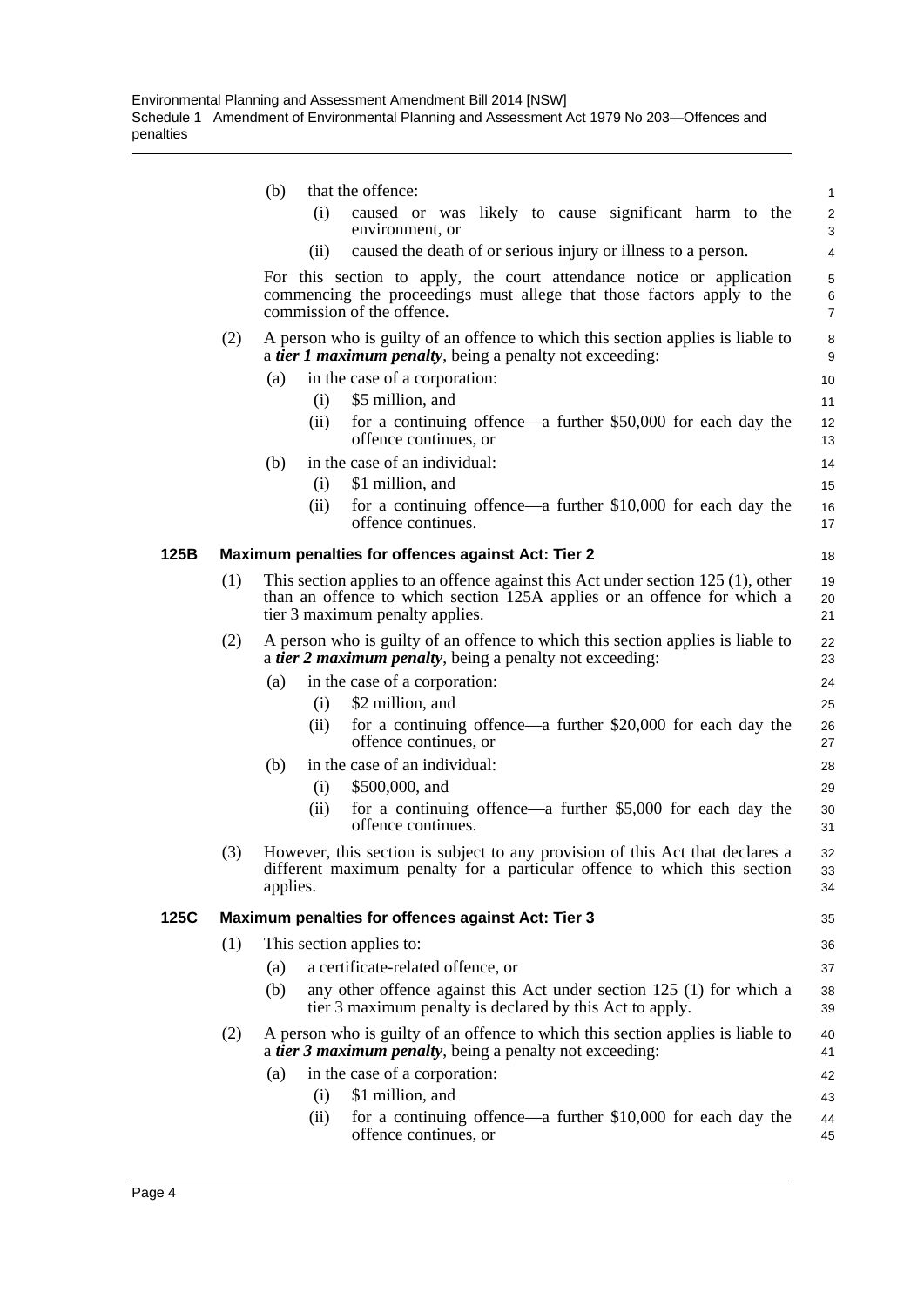|        |                         |     | (b)<br>in the case of an individual:                                                                                                                                                                                                                                                                                                                                                                                             | 1                                |
|--------|-------------------------|-----|----------------------------------------------------------------------------------------------------------------------------------------------------------------------------------------------------------------------------------------------------------------------------------------------------------------------------------------------------------------------------------------------------------------------------------|----------------------------------|
|        |                         |     | \$250,000, and<br>(i)                                                                                                                                                                                                                                                                                                                                                                                                            | $\overline{\mathbf{c}}$          |
|        |                         |     | for a continuing offence—a further \$2,500 for each day the<br>(ii)<br>offence continues.                                                                                                                                                                                                                                                                                                                                        | 3<br>4                           |
|        |                         | (3) | In this section, a <i>certificate-related offence</i> is an offence under section 125<br>arising under any of the following provisions of this Act:                                                                                                                                                                                                                                                                              | 5<br>6                           |
|        |                         |     | section 81A (except subsections $(2)$ (a), $(2)$ (b) (i), $(4)$ (a) and $(4)$ (b)),<br>(a)                                                                                                                                                                                                                                                                                                                                       | $\overline{7}$                   |
|        |                         |     | section 85A $(10A)$ and $(11)$ ,<br>(b)                                                                                                                                                                                                                                                                                                                                                                                          | 8                                |
|        |                         |     | section 86 (except subsections $(1)$ $(a)$ $(i)$ and $(2)$ $(a)$ ),<br>(c)                                                                                                                                                                                                                                                                                                                                                       | 9                                |
|        |                         |     | section 109D,<br>(d)                                                                                                                                                                                                                                                                                                                                                                                                             | 10                               |
|        |                         |     | section 109E $(3)$ $(d)$ and $(e)$ ,<br>(e)                                                                                                                                                                                                                                                                                                                                                                                      | 11                               |
|        |                         |     | (f)<br>section 109F,                                                                                                                                                                                                                                                                                                                                                                                                             | 12                               |
|        |                         |     | section 109G,<br>(g)                                                                                                                                                                                                                                                                                                                                                                                                             | 13                               |
|        |                         |     | section 109H,<br>(h)                                                                                                                                                                                                                                                                                                                                                                                                             | 14                               |
|        |                         |     | section 109J.<br>(i)                                                                                                                                                                                                                                                                                                                                                                                                             | 15                               |
|        | 125D                    |     | Maximum penalties for offences against regulations                                                                                                                                                                                                                                                                                                                                                                               | 16                               |
|        |                         | (1) | This section applies to an offence against the regulations under section 125 (2).                                                                                                                                                                                                                                                                                                                                                | 17                               |
|        |                         | (2) | A person who is guilty of an offence to which this section applies is liable to<br>a penalty not exceeding \$110,000.                                                                                                                                                                                                                                                                                                            | 18<br>19                         |
|        |                         | (3) | However, this section is subject to any provision of the regulations that<br>prescribes a different maximum penalty for a particular offence to which this<br>section applies.                                                                                                                                                                                                                                                   | 20<br>21<br>22                   |
| [9]    |                         |     | Section 126 Additional provisions relating to penalties                                                                                                                                                                                                                                                                                                                                                                          | 23                               |
|        |                         |     | Omit section $126(1)$ and $(2)$ .                                                                                                                                                                                                                                                                                                                                                                                                | 24                               |
| $[10]$ | <b>Section 126 (2A)</b> |     |                                                                                                                                                                                                                                                                                                                                                                                                                                  | 25                               |
|        |                         |     | Insert before section $126(3)$ :                                                                                                                                                                                                                                                                                                                                                                                                 | 26                               |
|        | (2A)                    |     | Part 8.3 of the <i>Protection of the Environment Operations Act 1997</i> (Court<br>orders in connection with offences) applies to an offence against this Act or<br>the regulations in the same way as it applies to an offence against that Act or<br>the regulations under that Act, but only in relation to proceedings before the<br>Court and subject to any modifications prescribed by the regulations under this<br>Act. | 27<br>28<br>29<br>30<br>31<br>32 |
|        |                         |     | Note. An offence under section 251 of that Act in relation to an order will become an<br>offence against this Act.                                                                                                                                                                                                                                                                                                               | 33<br>34                         |
| $[11]$ |                         |     | Section 146A Smoke alarms in buildings providing sleeping accommodation                                                                                                                                                                                                                                                                                                                                                          | 35                               |
|        |                         |     | Omit section 146A (3). Insert instead:                                                                                                                                                                                                                                                                                                                                                                                           | 36                               |
|        |                         | (3) | The maximum penalty for an offence against the regulation arising under this<br>section is $$550$ (and not the maximum penalty of $$110,000$ provided by<br>section 125D for offences against other regulations).                                                                                                                                                                                                                | 37<br>38<br>39                   |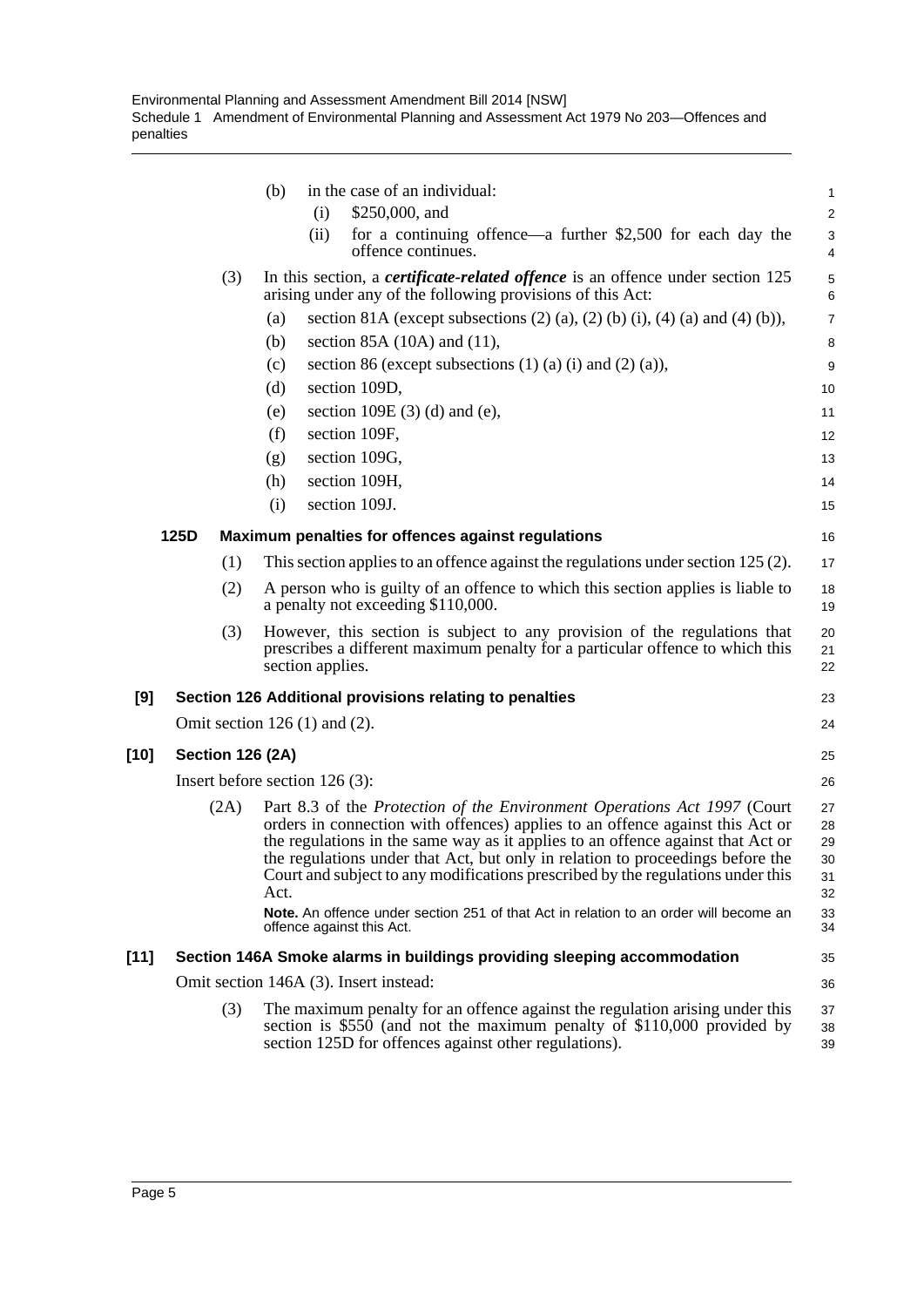| $[12]$ |      |                     |     | Section 148 Disclosure and misuse of information                                                                                                                                                                                                                                                                                                                                                                                                                                                                                                                                                                   | $\mathbf{1}$                                 |
|--------|------|---------------------|-----|--------------------------------------------------------------------------------------------------------------------------------------------------------------------------------------------------------------------------------------------------------------------------------------------------------------------------------------------------------------------------------------------------------------------------------------------------------------------------------------------------------------------------------------------------------------------------------------------------------------------|----------------------------------------------|
|        |      |                     |     | Omit the penalty set out at the end of the section. Insert instead:                                                                                                                                                                                                                                                                                                                                                                                                                                                                                                                                                | 2                                            |
|        |      | (5)                 |     | The maximum penalty for an offence under section 125 arising under this<br>section is a tier 3 maximum penalty or imprisonment for a period not<br>exceeding 6 months, or both.                                                                                                                                                                                                                                                                                                                                                                                                                                    | 3<br>4<br>5                                  |
| $[13]$ |      | <b>Section 148B</b> |     |                                                                                                                                                                                                                                                                                                                                                                                                                                                                                                                                                                                                                    | 6                                            |
|        |      |                     |     | Insert before section 149:                                                                                                                                                                                                                                                                                                                                                                                                                                                                                                                                                                                         | 7                                            |
|        | 148B |                     |     | Offence-false or misleading information                                                                                                                                                                                                                                                                                                                                                                                                                                                                                                                                                                            | 8                                            |
|        |      | (1)                 |     | A person must not provide information in connection with a planning matter<br>that the person knows, or ought reasonably to know, is false or misleading in<br>a material particular.                                                                                                                                                                                                                                                                                                                                                                                                                              | 9<br>10<br>11                                |
|        |      | (2)                 |     | The maximum penalty for an offence under section 125 arising under this<br>section is a tier 3 maximum penalty.                                                                                                                                                                                                                                                                                                                                                                                                                                                                                                    | 12<br>13                                     |
|        |      | (3)                 |     | For the purposes of this section, a person provides information in connection<br>with a planning matter if:                                                                                                                                                                                                                                                                                                                                                                                                                                                                                                        | 14<br>15                                     |
|        |      |                     | (a) | the person is an applicant for a consent, approval or certificate under<br>this Act (or for the modification of any such consent, approval or<br>certificate) and the information is provided by the applicant in or in<br>connection with the application, or                                                                                                                                                                                                                                                                                                                                                     | 16<br>17<br>18<br>19                         |
|        |      |                     | (b) | the person is engaged by any such applicant and the information is<br>provided by that person for the purposes of the application, or                                                                                                                                                                                                                                                                                                                                                                                                                                                                              | 20<br>21                                     |
|        |      |                     | (c) | the person is a proponent of proposed development and the information<br>is provided in or in connection with a formal request to the Minister, a<br>council, the Secretary or other planning authority for the making of<br>provisions of an environmental planning instrument, Ministerial<br>planning order, plan or other document under this Act in relation to the<br>proposed development, or                                                                                                                                                                                                               | 22<br>23<br>24<br>25<br>26<br>27             |
|        |      |                     | (d) | the person provides information in connection with any other matter or<br>thing under this Act that the regulations declare to be the provision of<br>information in connection with a planning matter for the purposes of<br>this section.                                                                                                                                                                                                                                                                                                                                                                        | 28<br>29<br>30<br>31                         |
|        |      | (4)                 |     | An environmental impact statement or other document is part of information<br>provided in connection with a matter if it forms part of or accompanies the<br>matter or is subsequently submitted in support of the matter.<br>Note. The Crimes Act 1900 contains other offences relating to false and misleading<br>information: section 192G (Intention to defraud by false or misleading statement—<br>maximum penalty 5 years imprisonment); sections 307A, 307B and 307C (False or<br>misleading<br>applications/information/documents-maximum<br>penalty<br>2<br>years<br>imprisonment or \$22,000, or both). | 32<br>33<br>34<br>35<br>36<br>37<br>38<br>39 |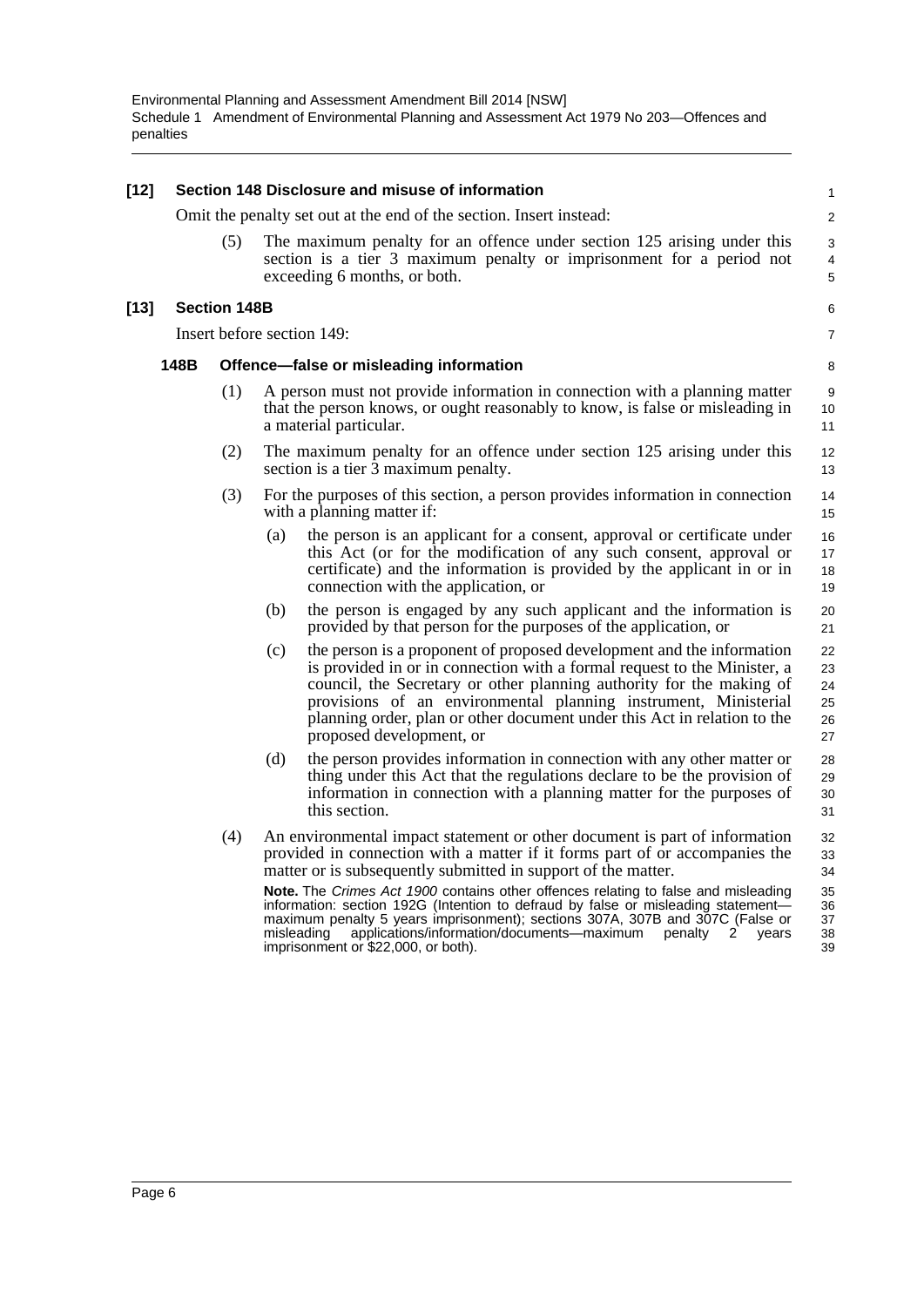<span id="page-9-0"></span>

| <b>Schedule 2</b> |      |                      | <b>Amendment of Environmental Planning and</b><br>Assessment Act 1979 No 203-Enforcement<br>powers                                                                                                                                                                     | 1<br>$\overline{c}$<br>3 |
|-------------------|------|----------------------|------------------------------------------------------------------------------------------------------------------------------------------------------------------------------------------------------------------------------------------------------------------------|--------------------------|
| [1]               |      |                      | Part 6, Division 1A Local enforcement powers                                                                                                                                                                                                                           | 4                        |
|                   |      | Omit the Division.   |                                                                                                                                                                                                                                                                        | 5                        |
| $[2]$             |      | Part 6, Division 1C  |                                                                                                                                                                                                                                                                        | 6                        |
|                   |      |                      | Insert before Division 2 of Part 6:                                                                                                                                                                                                                                    | 7                        |
|                   |      | <b>Division 1C</b>   | <b>Investigative powers</b>                                                                                                                                                                                                                                            | 8                        |
|                   |      | <b>Subdivision 1</b> | <b>Preliminary</b>                                                                                                                                                                                                                                                     | 9                        |
|                   | 119A | <b>Definitions</b>   |                                                                                                                                                                                                                                                                        | 10                       |
|                   |      |                      | In this Division:                                                                                                                                                                                                                                                      | 11                       |
|                   |      |                      | <i>authorised fire officer</i> means an authorised fire officer within the meaning of<br>section 121ZC.                                                                                                                                                                | 12<br>13                 |
|                   |      |                      | <i>investigation authority means:</i>                                                                                                                                                                                                                                  | 14                       |
|                   |      |                      | a council, in relation to an investigation officer appointed by the<br>(a)<br>council, or                                                                                                                                                                              | 15<br>16                 |
|                   |      |                      | the Secretary, in relation to any other investigation officer.<br>(b)                                                                                                                                                                                                  | 17                       |
|                   |      |                      | investigation officer means a person appointed as an investigation officer<br>under this Division by the Secretary (a <i>departmental investigation officer</i> ) or<br>by a council (a <i>council investigation officer</i> ).                                        | 18<br>19<br>20           |
|                   |      |                      | <i>investigation purpose</i> means a purpose for which a power may be exercised<br>under this Division.                                                                                                                                                                | 21<br>22                 |
|                   |      |                      | <i>occupier</i> of premises means the person who has the management or control of<br>the premises.                                                                                                                                                                     | 23<br>24                 |
|                   |      |                      | <i>records</i> includes plans, specifications, maps, reports, books and other<br>documents (whether in writing, in electronic form or otherwise).                                                                                                                      | 25<br>26                 |
|                   |      |                      | <i>this Act</i> includes the regulations.                                                                                                                                                                                                                              | 27                       |
|                   | 119B |                      | Appointment of investigation officers                                                                                                                                                                                                                                  | 28                       |
|                   |      | (1)                  | The Secretary or a council may appoint persons (including any class of<br>persons) as investigation officers for the purposes of this Division.                                                                                                                        | 29<br>30                 |
|                   |      |                      | Note. Because of the definition of <i>investigation officer</i> , a person appointed by the<br>Secretary becomes a <b>departmental investigation officer</b> and a person appointed by<br>the council becomes a council investigation officer.                         | 31<br>32<br>33           |
|                   |      | (2)                  | A person's appointment as an investigation officer may be made generally, or<br>made subject to conditions or restrictions or only for limited purposes.                                                                                                               | 34<br>35                 |
|                   |      | (3)                  | A person's appointment as an investigation officer is to be made by written<br>instrument (in the case of an individual appointment) or by notice published<br>on the NSW planning portal or in the Gazette (in the case of the appointment<br>of a class of persons). | 36<br>37<br>38<br>39     |
|                   |      | (4)                  | Every investigation officer is to be provided by the investigation authority<br>with an identification card as an investigation officer.                                                                                                                               | 40<br>41                 |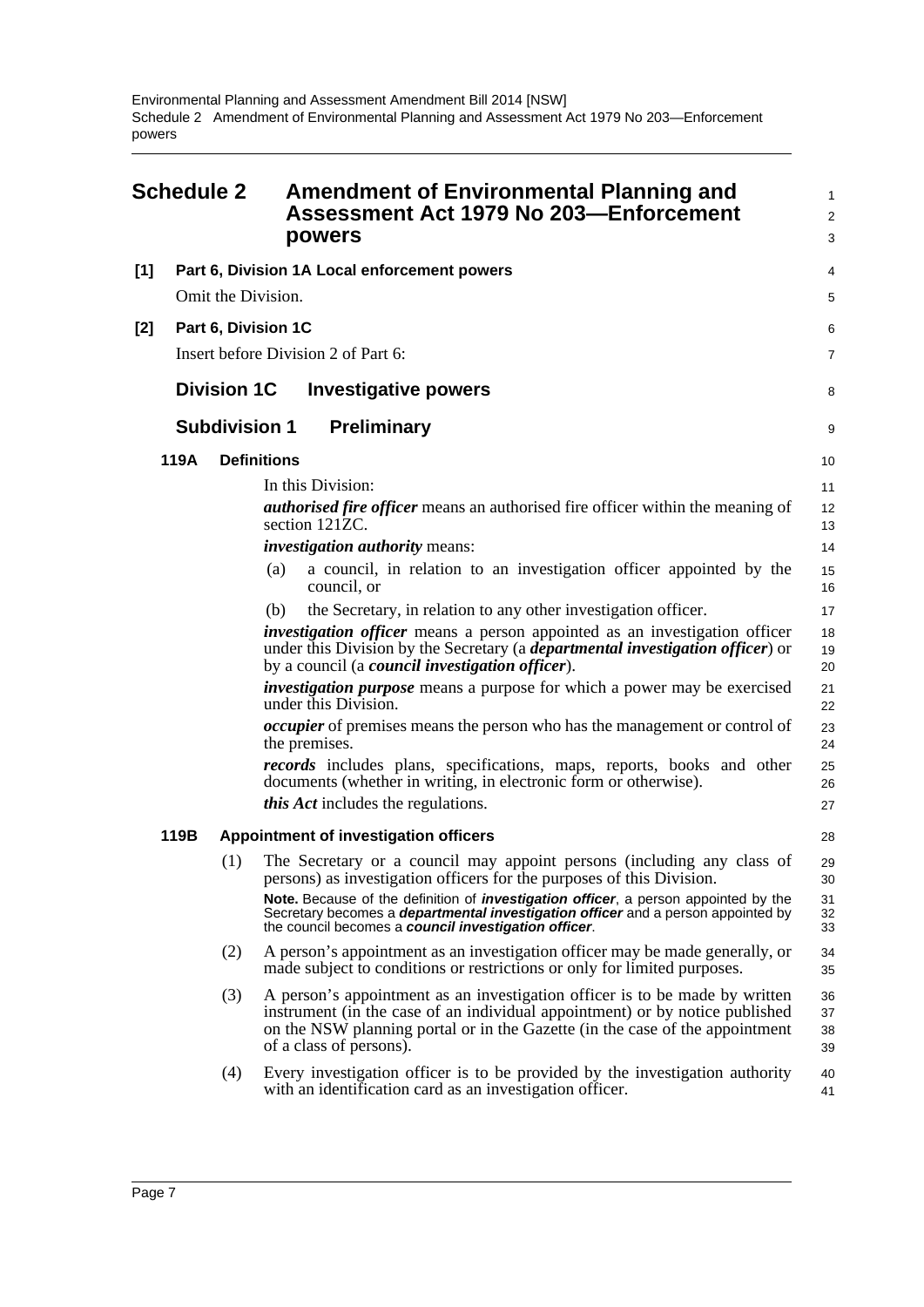|      | (5)                  | If persons of a class are appointed as investigation officers, they need not be<br>provided with an identification card if the investigation authority is satisfied<br>that they possess adequate identification as persons of that class. | $\mathbf{1}$<br>$\overline{2}$<br>3 |
|------|----------------------|--------------------------------------------------------------------------------------------------------------------------------------------------------------------------------------------------------------------------------------------|-------------------------------------|
| 119C |                      | Purposes for which powers under Division may be exercised                                                                                                                                                                                  | 4                                   |
|      | (1)                  | A departmental investigation officer may exercise powers under this Division<br>for any of the following purposes:                                                                                                                         | 5<br>6                              |
|      |                      | enabling the Minister or the Secretary to exercise their functions under<br>(a)<br>this Act.                                                                                                                                               | $\overline{7}$<br>8                 |
|      |                      | (b)<br>determining whether there has been compliance with or a contravention<br>of this Act, including any instrument, consent, approval or any other<br>document or requirement issued or made under this Act,                            | 9<br>10<br>11                       |
|      |                      | obtaining information or records for purposes connected with the<br>(c)<br>administration of this Act.                                                                                                                                     | 12<br>13                            |
|      |                      | (d)<br>generally for administering this Act.                                                                                                                                                                                               | 14                                  |
|      | (2)                  | A council investigation officer may exercise powers under this Division for<br>any of the following purposes:                                                                                                                              | 15<br>16                            |
|      |                      | enabling a council to exercise its functions under this Act,<br>(a)                                                                                                                                                                        | 17                                  |
|      |                      | at the request of the Commissioner of Fire and Rescue NSW,<br>(b)<br>determining whether or not adequate provision for fire safety has been<br>made in or in connection with a building.                                                   | 18<br>19<br>20                      |
|      | (3)                  | Nothing in this Division affects any function under any other provision of this<br>Act or under any other Act.                                                                                                                             | 21<br>22                            |
|      |                      |                                                                                                                                                                                                                                            |                                     |
|      | <b>Subdivision 2</b> | Powers of entry and search                                                                                                                                                                                                                 | 23                                  |
| 119D |                      | Powers of investigation officers to enter premises                                                                                                                                                                                         | 24                                  |
|      | (1)                  | An investigation officer may enter:                                                                                                                                                                                                        | 25                                  |
|      |                      | any premises at which the officer reasonably suspects that any<br>(a)<br>industrial, agricultural or commercial activities are being carried out—<br>at any time during which those activities are being carried out there, and            | 26<br>27<br>28                      |
|      |                      | any other premises—at any reasonable time.<br>(b)                                                                                                                                                                                          | 29                                  |
|      | (2)                  | An investigation officer may enter a part of premises used for residential<br>purposes only:                                                                                                                                               | 30<br>31                            |
|      |                      | (a) with the consent of the occupier, or                                                                                                                                                                                                   | 32                                  |
|      |                      | under the authority of a search warrant issued under this Division, or<br>(b)                                                                                                                                                              | 33                                  |
|      |                      | (c)<br>if it is necessary to do so to inspect work being carried out under a<br>consent, approval or certificate under this Act, or                                                                                                        | 34<br>35                            |
|      |                      | if a building certificate has been sought under this Act and it is<br>(d)<br>necessary to do so to inspect the premises for the purpose of issuing the<br>certificate.                                                                     | 36<br>37<br>38                      |
|      | (3)                  | An investigation officer may enter any premises under the authority of a<br>search warrant issued under this Division.                                                                                                                     | 39<br>40                            |
|      | (4)                  | The power to enter premises authorises entry by foot or by means of a motor<br>vehicle or other vehicle, or in any other manner.                                                                                                           | 41<br>42                            |
|      | (5)                  | Reasonable force may be used to enter premises under this Division.                                                                                                                                                                        | 43                                  |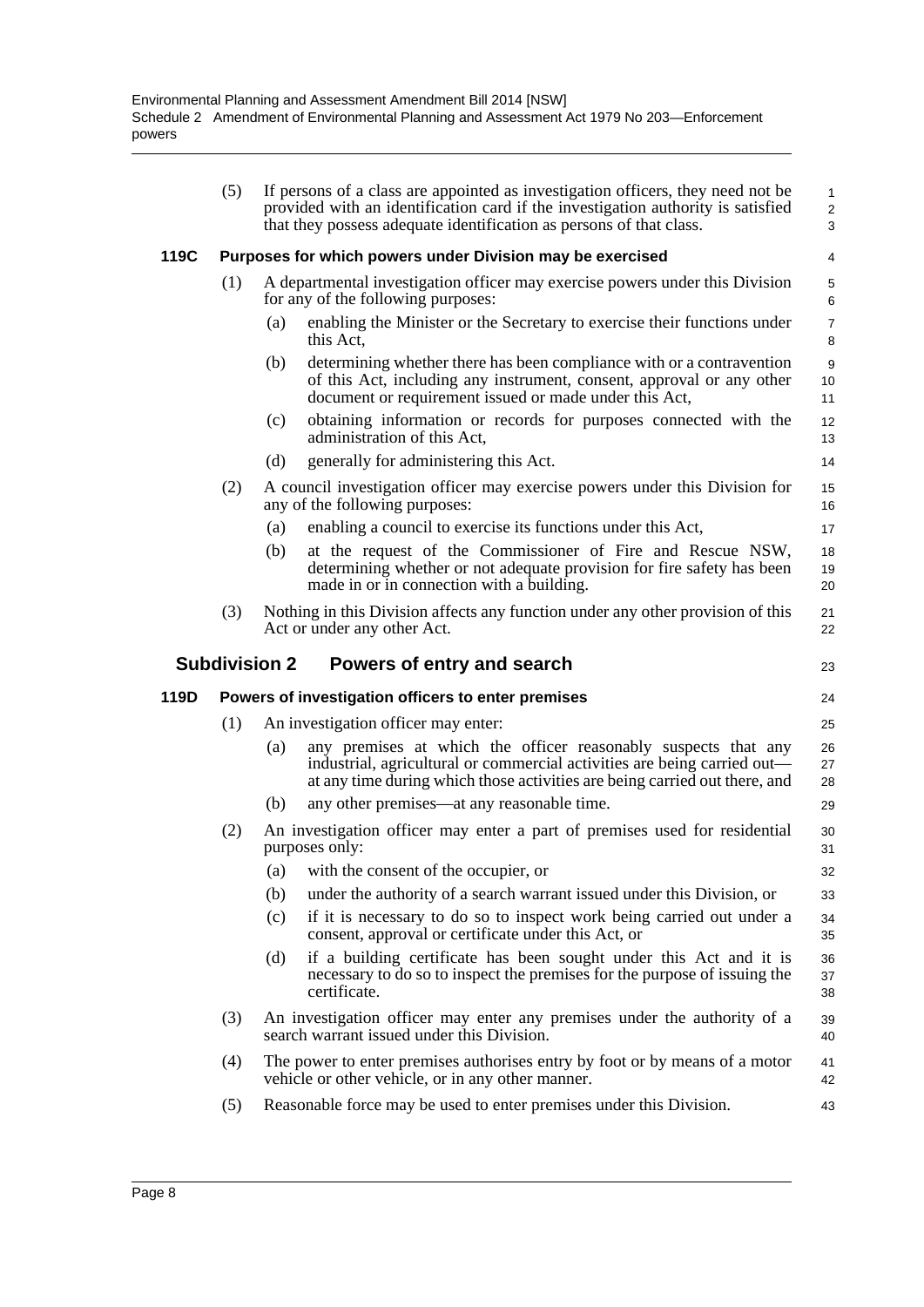|      | (6) |     | An investigation officer may enter premises under this Division with the aid<br>of such investigation officers, police officers or other persons as the<br>investigation officer considers necessary.                                                                                                        | $\mathbf{1}$<br>2<br>3        |
|------|-----|-----|--------------------------------------------------------------------------------------------------------------------------------------------------------------------------------------------------------------------------------------------------------------------------------------------------------------|-------------------------------|
| 119E |     |     | Notice of entry of residential premises                                                                                                                                                                                                                                                                      | 4                             |
|      | (1) |     | This section applies to the entry into any part of premises used for residential<br>purposes only for the purpose of inspecting work being carried out under a<br>consent, approval or certificate under this Act or for the purpose of issuing a<br>building certificate sought in respect of the premises. | 5<br>6<br>$\overline{7}$<br>8 |
|      | (2) |     | An investigation officer or the investigation authority must give the owner or<br>occupier of the premises written notice of the intention to enter the premises<br>before a person authorised to enter premises under this Division does so.                                                                | 9<br>10<br>11                 |
|      | (3) |     | The notice must specify the day on which the person intends to enter the<br>premises and must be given before that day.                                                                                                                                                                                      | 12<br>13                      |
|      | (4) |     | Notice is not required to be given:                                                                                                                                                                                                                                                                          | 14                            |
|      |     | (a) | if entry to the premises is made with the consent of the owner or<br>occupier of the premises, or                                                                                                                                                                                                            | 15<br>16                      |
|      |     | (b) | if entry to the premises is made under the of authority of a search<br>warrant issued under this Division, or                                                                                                                                                                                                | 17<br>18                      |
|      |     | (c) | if entry to the premises is required because of the existence or<br>reasonable likelihood of a serious risk to health or safety, or                                                                                                                                                                          | 19<br>20                      |
|      |     | (d) | if entry is required urgently and the case is one in which the<br>investigation authority has authorised in writing (either generally or in<br>the particular case) entry without notice.                                                                                                                    | 21<br>22<br>23                |
| 119F |     |     | Powers of investigation officers to do things at premises                                                                                                                                                                                                                                                    | 24                            |
|      | (1) |     | An investigation officer who lawfully enters premises may do anything that<br>the officer thinks is necessary to be done for an investigation purpose,<br>including (but not limited to) the following things:                                                                                               | 25<br>26<br>27                |
|      |     | (a) | examine and inspect any works, plant or other article,                                                                                                                                                                                                                                                       | 28                            |
|      |     | (b) | take and remove samples,                                                                                                                                                                                                                                                                                     | 29                            |
|      |     | (c) | make such examinations, inquiries and tests as the officer thinks<br>necessary,                                                                                                                                                                                                                              | 30<br>31                      |
|      |     | (d) | take such photographs, films, audio, video and other recordings as the<br>officer thinks necessary,                                                                                                                                                                                                          | 32<br>33                      |
|      |     | (e) | for the purpose of an inspection:                                                                                                                                                                                                                                                                            | 34                            |
|      |     |     | (i)<br>open any ground and remove any flooring and take any measures<br>that may be necessary to ascertain the character and condition of<br>the premises and of any pipe, sewer, drain, wire or fitting, and                                                                                                | 35<br>36<br>37                |
|      |     |     | require the opening, cutting into or pulling down of any work if<br>(ii)<br>the officer has reason to believe or suspect that anything on the<br>premises has been done in contravention of this Act,                                                                                                        | 38<br>39<br>40                |
|      |     | (f) | take measurements, make surveys and take levels and, for those<br>purposes, dig trenches, break up the soil and set up any posts, stakes or<br>marks,                                                                                                                                                        | 41<br>42<br>43                |
|      |     | (g) | require records to be produced for inspection,                                                                                                                                                                                                                                                               | 44                            |
|      |     | (h) | examine and inspect any records,                                                                                                                                                                                                                                                                             | 45                            |
|      |     | (i) | copy any records,                                                                                                                                                                                                                                                                                            | 46                            |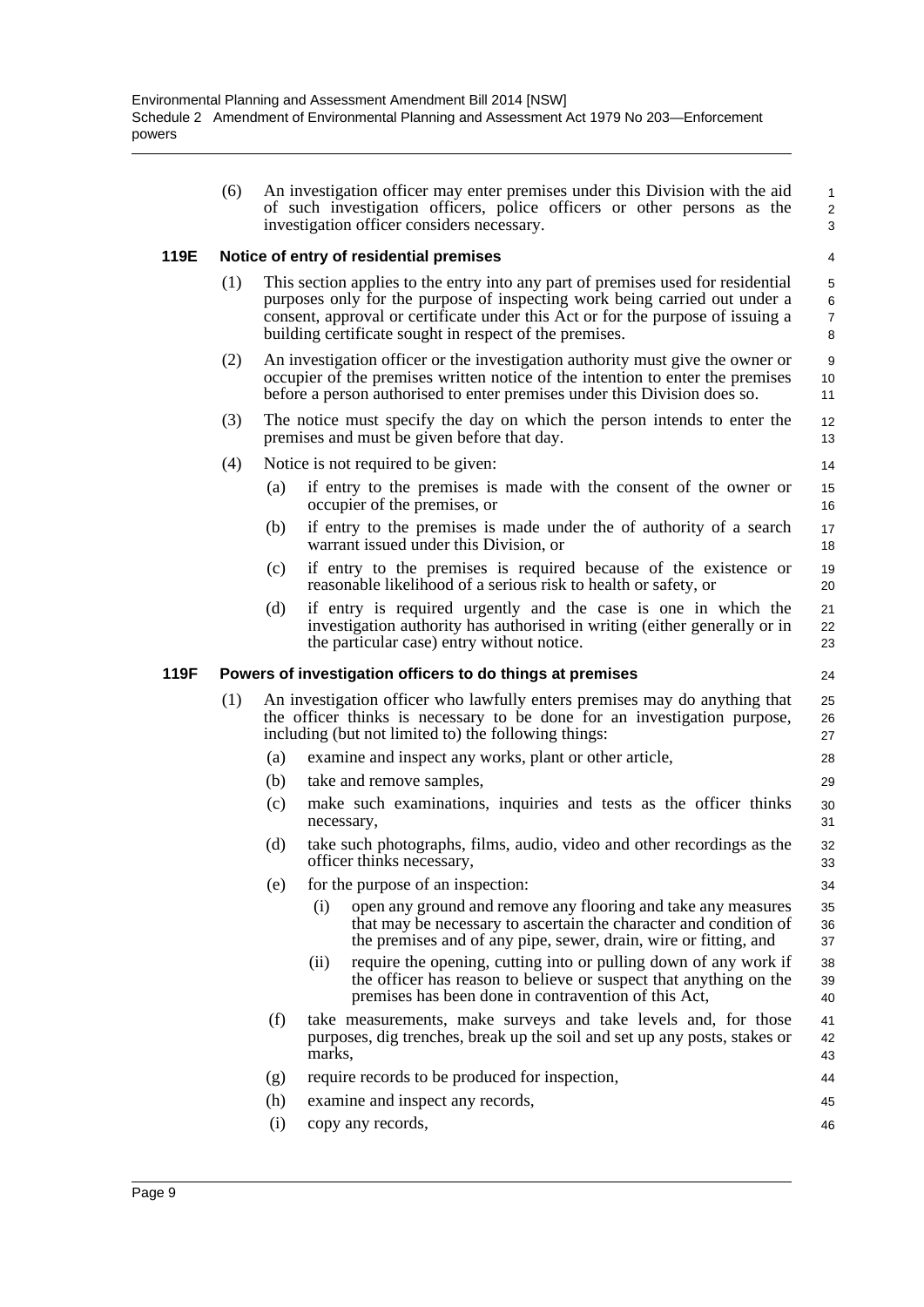|             |     | seize anything that the officer has reasonable grounds for believing is<br>(i)<br>connected with an offence against this Act,                                                                                                                                                                           | 1<br>$\overline{c}$  |
|-------------|-----|---------------------------------------------------------------------------------------------------------------------------------------------------------------------------------------------------------------------------------------------------------------------------------------------------------|----------------------|
|             |     | do any other thing the officer is empowered to do under this Division.<br>(k)                                                                                                                                                                                                                           | 3                    |
|             | (2) | The power to seize anything connected with an offence includes a power to<br>seize:                                                                                                                                                                                                                     | 4<br>5               |
|             |     | (a)<br>a thing with respect to which the offence has been committed, and                                                                                                                                                                                                                                | 6                    |
|             |     | a thing that will afford evidence of the commission of the offence, and<br>(b)                                                                                                                                                                                                                          | 7                    |
|             |     | a thing that was used for the purpose of committing the offence.<br>(c)                                                                                                                                                                                                                                 | 8                    |
|             |     | A reference to any such offence includes a reference to an offence that there<br>are reasonable grounds for believing has been committed.                                                                                                                                                               | 9<br>10              |
| 119G        |     | <b>Search warrants</b>                                                                                                                                                                                                                                                                                  | 11                   |
|             | (1) | An investigation officer may apply to an eligible issuing officer for the issue<br>of a search warrant if the investigation officer believes on reasonable grounds<br>that this Act is being or has been contravened at any premises.                                                                   | 12<br>13<br>14       |
|             | (2) | An eligible issuing officer to whom such an application is made may, if<br>satisfied that there are reasonable grounds for doing so, issue a search warrant<br>authorising an investigation officer named in the warrant:                                                                               | 15<br>16<br>17       |
|             |     | to enter the premises, and<br>(a)                                                                                                                                                                                                                                                                       | 18                   |
|             |     | to exercise any function of an investigation officer under this Division.<br>(b)                                                                                                                                                                                                                        | 19                   |
|             | (3) | Division 4 of Part 5 of the Law Enforcement (Powers and Responsibilities)<br>Act 2002 applies to a search warrant issued under this section.                                                                                                                                                            | 20<br>21             |
|             | (4) | In this section:                                                                                                                                                                                                                                                                                        | 22                   |
|             |     | <i>eligible issuing officer</i> means an authorised officer within the meaning of the<br>Law Enforcement (Powers and Responsibilities) Act 2002.                                                                                                                                                        | 23<br>24             |
| 119H        |     | Care to be taken                                                                                                                                                                                                                                                                                        | 25                   |
|             | (1) | An investigation officer must do as little damage as possible in the exercise of<br>a power to enter or search premises under this Division. The investigation<br>authority must provide, if necessary, other means of access in place of any<br>taken away or interrupted by an investigation officer. | 26<br>27<br>28<br>29 |
|             | (2) | As far as practicable, entry on to fenced land is to be made through an existing<br>opening in the enclosing fence. If entry by that means is not practicable, a new<br>opening may be made in the enclosing fence, but the fence is to be fully<br>restored when the need for entry ceases.            | 30<br>31<br>32<br>33 |
| <b>1191</b> |     | Notification of use of force                                                                                                                                                                                                                                                                            | 34                   |
|             | (1) | An investigation officer who uses force for the purpose of gaining entry to<br>premises must promptly advise the investigation authority.                                                                                                                                                               | 35<br>36             |
|             | (2) | The investigation authority must give notice of the entry to such persons or<br>authorities as appear to the investigation authority to be appropriate in the<br>circumstances.                                                                                                                         | 37<br>38<br>39       |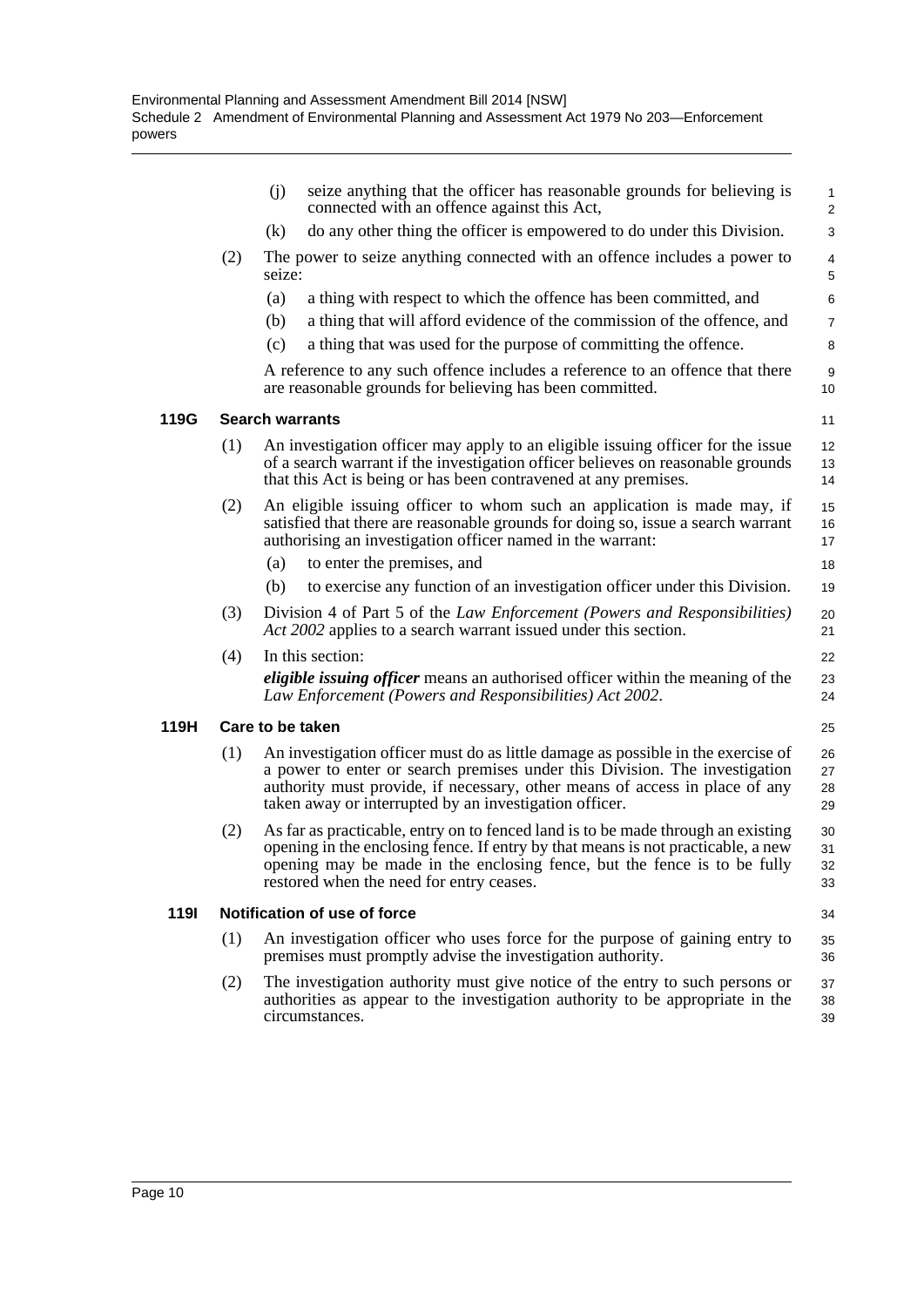|      | <b>Subdivision 3</b> | <b>Powers to obtain information</b>                                                                                                                                                                                                                                           | $\mathbf{1}$             |
|------|----------------------|-------------------------------------------------------------------------------------------------------------------------------------------------------------------------------------------------------------------------------------------------------------------------------|--------------------------|
| 119J |                      | Requirement to provide information and records                                                                                                                                                                                                                                | $\overline{2}$           |
|      | (1)                  | An investigation officer may, by notice in writing given to a person, require<br>the person to furnish to the officer such information or records (or both) as the<br>notice requires in connection with an investigation purpose.                                            | 3<br>4<br>5              |
|      | (2)                  | The notice must specify the manner in which information or records are<br>required to be furnished and a reasonable time by which the information or<br>records are required to be furnished.                                                                                 | 6<br>$\overline{7}$<br>8 |
|      | (3)                  | The notice may only require a person to furnish existing records that are in the<br>person's possession or that are within the person's power to obtain lawfully.                                                                                                             | 9<br>10                  |
|      | (4)                  | The person to whom any record is furnished under this section may take copies<br>of it.                                                                                                                                                                                       | 11<br>12                 |
|      | (5)                  | If any record required to be furnished is in electronic, mechanical or other<br>form, the notice requires the record to be furnished in written form, unless the<br>notice otherwise provides.                                                                                | 13<br>14<br>15           |
|      | (6)                  | An investigation officer may exercise a power under this section whether or<br>not a power of entry is being or has been exercised.                                                                                                                                           | 16<br>17                 |
| 119K |                      | Power of investigation officers to require answers and record evidence                                                                                                                                                                                                        | 18                       |
|      | (1)                  | An investigation officer may require a person to answer questions in relation<br>to a matter connected with an investigation purpose if the officer suspects on<br>reasonable grounds:                                                                                        | 19<br>20<br>21           |
|      |                      | that it is necessary to require information about the matter for that<br>(a)<br>purpose, and                                                                                                                                                                                  | 22<br>23                 |
|      |                      | (b)<br>that the person has knowledge of the matter.                                                                                                                                                                                                                           | 24                       |
|      | (2)                  | The investigation authority may require a corporation to nominate a director<br>or officer of the corporation who is authorised to represent the corporation for<br>the purposes of answering questions under this section.                                                   | 25<br>26<br>27           |
|      | (3)                  | An investigation officer may, by notice in writing, require a person to attend<br>at a specified place and time to answer questions under this section if<br>attendance at that place is reasonably required in order that the questions can<br>be properly put and answered. | 28<br>29<br>30<br>31     |
|      | (4)                  | The place and time at which a person may be required to attend is to be:                                                                                                                                                                                                      | 32                       |
|      |                      | (a) a place or time nominated by the person, or                                                                                                                                                                                                                               | 33                       |
|      |                      | if the place and time nominated is not reasonable in the circumstances<br>(b)<br>or a place and time is not nominated by the person, a place and time<br>nominated by the investigation officer that is reasonable in the<br>circumstances.                                   | 34<br>35<br>36<br>37     |
|      | (5)                  | An investigation officer may exercise a power under this section whether or<br>not a power of entry is being or has been exercised.                                                                                                                                           | 38<br>39                 |
| 119L |                      | <b>Recording of evidence</b>                                                                                                                                                                                                                                                  | 40                       |
|      | (1)                  | An investigation officer may cause any questions and answers to questions<br>given under this Division to be recorded if the officer has informed the person<br>who is to be questioned that the record is to be made.                                                        | 41<br>42<br>43           |
|      | (2)                  | A record may be made using sound recording apparatus or audio visual<br>apparatus, or any other method determined by the investigation officer.                                                                                                                               | 44<br>45                 |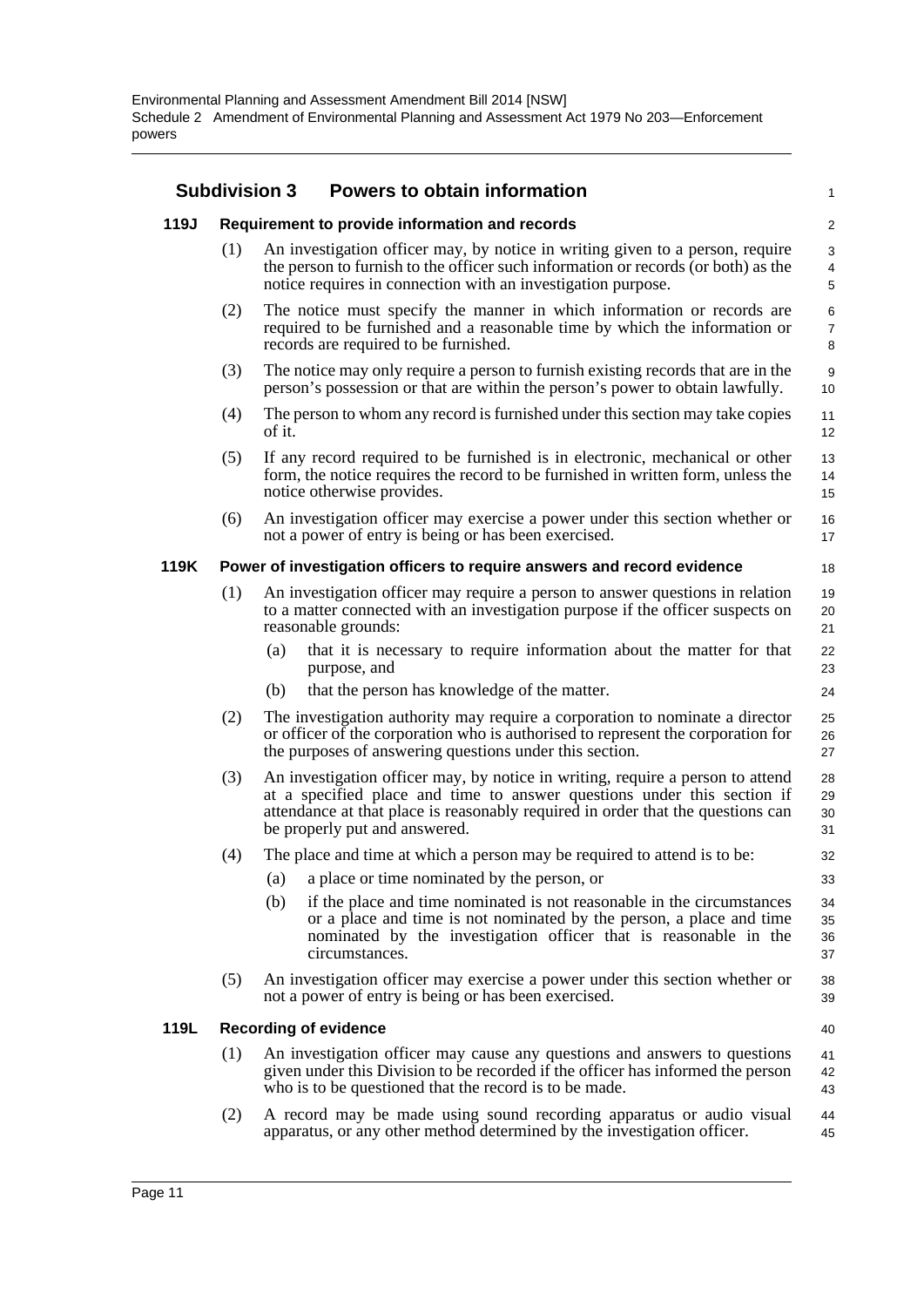(3) A copy of any such record must be provided by the investigation officer to the person who is questioned as soon as practicable after it is made.

5 6

31

38

(4) A record may be made under this section despite the provisions of any other law.

#### **Subdivision 4 Miscellaneous provisions applying to exercise of powers**

#### **119M Offences**

- (1) A person must not, without reasonable excuse, fail to comply with a requirement made of the person by an investigation officer in accordance with this Division.
- (2) A person must not furnish any information or do any other thing in purported compliance with a requirement made under this Division that the person knows is false or misleading in a material respect.
- (3) A person must not intentionally delay or obstruct an investigation officer in the exercise of the officer's powers under this Division.
- (4) The maximum penalty for an offence under section 125 arising under this section is a tier 3 maximum penalty. 16 17

#### **119N Identification card to be produced**

- (1) An investigation officer who is exercising a function under this Division must produce the officer's identification card, if requested to do so by a person affected by the exercise of the function.
- (2) In this section, *identification card* means an identification card issued under section 119B (4) or identification of the kind referred to in section 119B (5).

#### **119O Assistance for investigation officers**

The investigation authority may, by notice in writing given to the owner or occupier of premises, require the owner or occupier to provide reasonable assistance and facilities to an investigation officer in the exercise of the officer's powers under this Division. The notice is to specify the assistance and facilities to be provided and the time and manner in which they are to be provided.

#### **119P Compensation**

The State must compensate all interested parties for any damage caused by a departmental investigation officer (and a council must compensate all interested parties for any damage caused by a council investigation officer) in exercising a power of entering premises but not any damage caused by the exercise of any other power, unless the occupier obstructed or hindered the officer in the exercise of the power of entry. 32 33  $34$ 35 36 37

#### **119Q Recovery of cost of entry and inspection**

If, as a result of an inspection of premises under this Division by an investigation officer, the investigation authority requires any work to be carried out on or in the premises, the investigation authority may recover the reasonable costs of the entry and inspection from the owner or occupier of the premises. 39 40 41 42 43

Page 12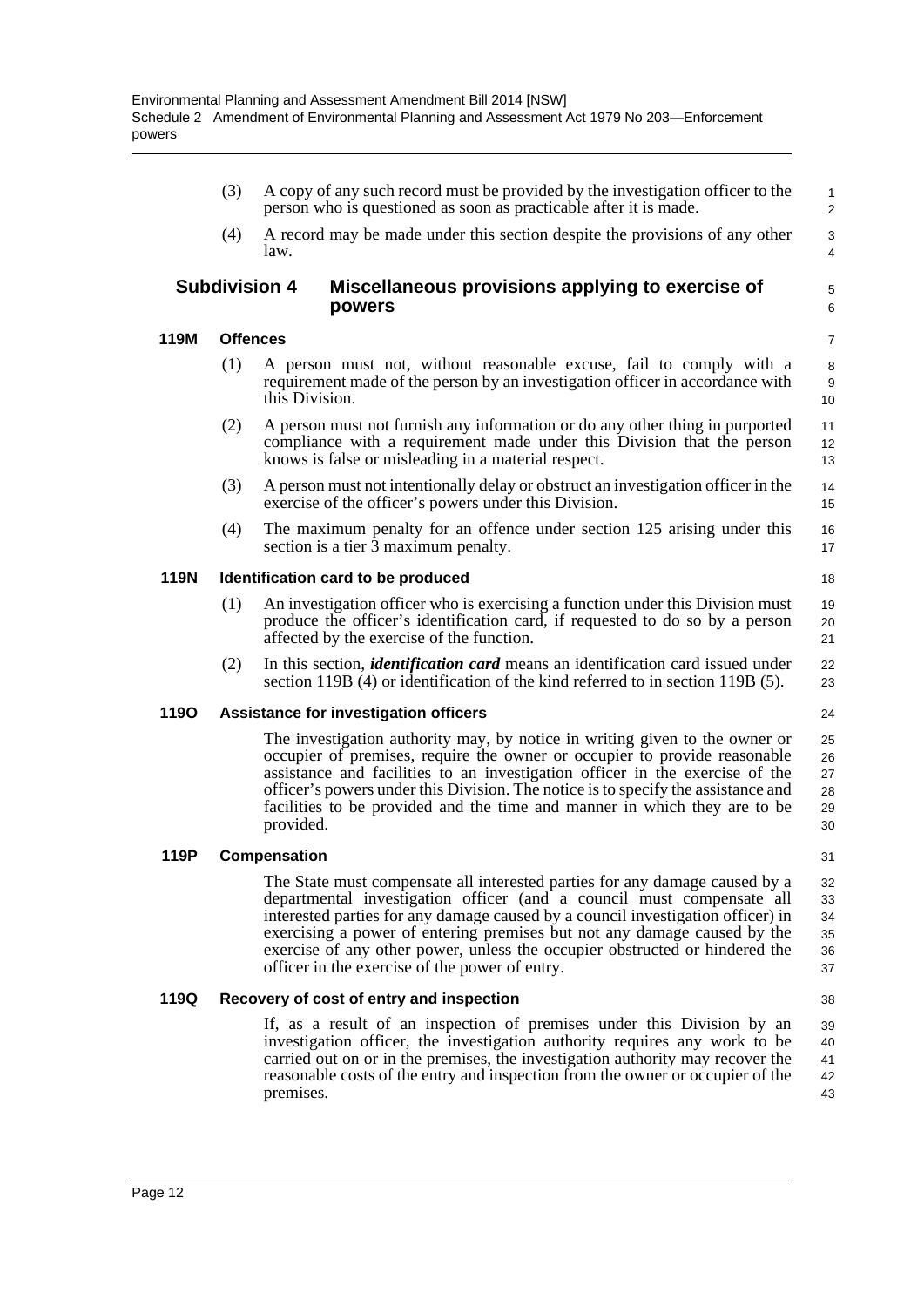#### **119R Notices**

| 119R | <b>NOTICES</b> |                                                                                                                                                                                                                                                                                  | 1                              |
|------|----------------|----------------------------------------------------------------------------------------------------------------------------------------------------------------------------------------------------------------------------------------------------------------------------------|--------------------------------|
|      | (1)            | More than one notice under a provision of this Division may be given to the<br>same person.                                                                                                                                                                                      | $\overline{2}$<br>3            |
|      | (2)            | A notice given under this Division may be revoked or varied by a subsequent<br>notice or notices (including by extending the time for compliance with the<br>notice).                                                                                                            | 4<br>$\mathbf 5$<br>6          |
|      | (3)            | A notice may be given under this Division to a person in respect of a matter or<br>thing even though the person is outside the State, or the matter or thing occurs<br>or is located outside the State, so long as the matter or thing affects the<br>environment of this State. | $\overline{7}$<br>8<br>9<br>10 |
| 119S |                | Provisions relating to requirements to furnish records or information or<br>answer questions                                                                                                                                                                                     | 11<br>12                       |
|      | (1)            | Warning to be given on each occasion                                                                                                                                                                                                                                             | 13                             |
|      |                | A person is not guilty of an offence of failing to comply with a requirement<br>under this Division to furnish records or information or to answer a question<br>unless the person was warned on that occasion that a failure to comply is an<br>offence.                        | 14<br>15<br>16<br>17           |
|      | (2)            | Self-incrimination not an excuse                                                                                                                                                                                                                                                 | 18                             |
|      |                | A person is not excused from a requirement under this Division to furnish<br>records or information or to answer a question on the ground that the record,<br>information or answer might incriminate the person or make the person liable<br>to a penalty.                      | 19<br>20<br>21<br>22           |
|      | (3)            | Information or answer not admissible if objection made                                                                                                                                                                                                                           | 23                             |
|      |                | However, any information furnished or answer given by a natural person in<br>compliance with a requirement under this Division is not admissible in<br>evidence against the person in criminal proceedings (except proceedings for<br>an offence under this Division) if:        | 24<br>25<br>26<br>27           |
|      |                | the person objected at the time to doing so on the ground that it might<br>(a)<br>incriminate the person, or                                                                                                                                                                     | 28<br>29                       |
|      |                | the person was not warned on that occasion that the person may object<br>(b)<br>to furnishing the information or giving the answer on the ground that it<br>might incriminate the person.                                                                                        | 30<br>31<br>32                 |
|      | (4)            | Records admissible                                                                                                                                                                                                                                                               | 33                             |
|      |                | Any record furnished by a person in compliance with a requirement under this<br>Division is not inadmissible in evidence against the person in criminal<br>proceedings on the ground that the record might incriminate the person.                                               | 34<br>35<br>36                 |
|      | (5)            | <b>Further information</b>                                                                                                                                                                                                                                                       | 37                             |
|      |                | Further information obtained as a result of a record or information furnished<br>or of an answer given in compliance with a requirement under this Division is<br>not inadmissible on the ground:                                                                                | 38<br>39<br>40                 |
|      |                | that the record or information had to be furnished or the answer had to<br>(a)<br>be given, or                                                                                                                                                                                   | 41<br>42                       |
|      |                | that the record or information furnished or answer given might<br>(b)<br>incriminate the person.                                                                                                                                                                                 | 43<br>44                       |
|      |                |                                                                                                                                                                                                                                                                                  |                                |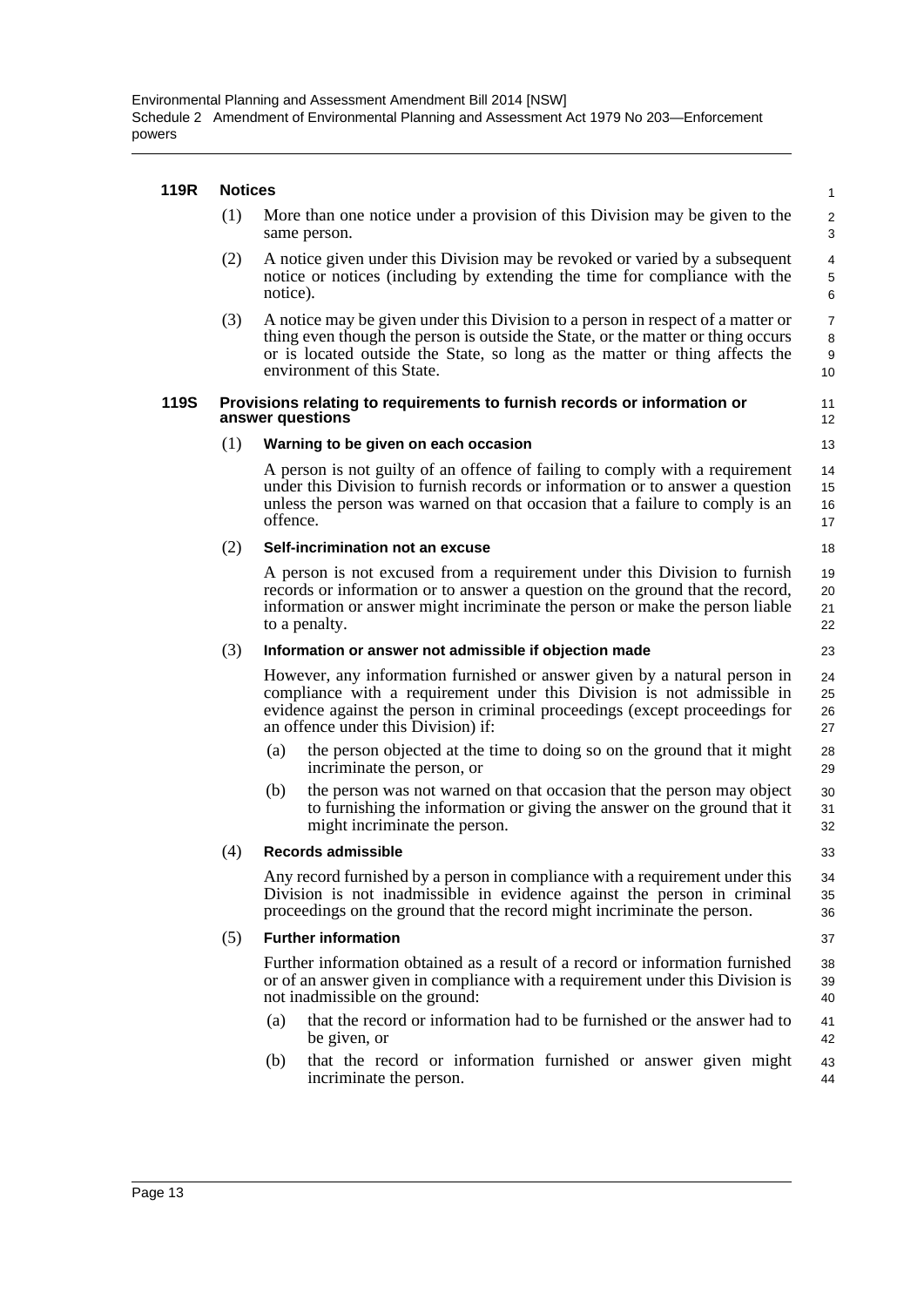#### **119T Fire brigades inspection powers**

| (1) | An authorised fire officer may exercise the powers of an investigation officer<br>under this Division for the purpose of inspecting a building to determine<br>whether or not: |
|-----|--------------------------------------------------------------------------------------------------------------------------------------------------------------------------------|
|     |                                                                                                                                                                                |

- (a) adequate provision for fire safety has been made in or in connection with the building, or
- (b) the fire safety provisions prescribed for the purposes of this section by the regulations have been complied with.
- (2) An authorised fire officer cannot inspect premises under this section (other than places of shared accommodation) for the purposes of determining whether or not adequate provision for fire safety has been made except:
	- (a) when requested to do so by the council of the area in which the building is located, or
	- (b) when requested to do so by a person who holds himself or herself out as the owner, lessee or occupier of the building, or
	- (c) when the Commissioner of Fire and Rescue NSW has received a complaint in writing that adequate provision for fire safety has not been made concerning the building.
- (3) A council must, at the request of the Commissioner of Fire and Rescue NSW, make available a council investigation officer for the purposes of an inspection under this section, and the officer concerned is to be present during the inspection. 19 20 21 22
- (4) The Commissioner of Fire and Rescue NSW must send a report of any inspection carried out under this section to the council concerned.
- (5) This Division applies (subject to the regulations) to an authorised fire officer in the same way that it applies to a council investigation officer. For that purpose (and subject to the regulations), a reference in this Division to the investigating authority is taken to be a reference to the Commissioner of Fire and Rescue NSW. 25 26 27 28 29
- (6) A council must, at the written request of the Commissioner of Fire and Rescue NSW, cause any building specified in the request to be inspected for the purpose of determining whether or not adequate provision for fire safety has been made in or in connection with the building. As soon as practicable after such an inspection has been carried out, the council must send a report of the inspection to the Commissioner. 30 31 32 33 34 35

#### **119U Accredited certifiers**

36

42 43

23 24

- (1) The regulations may confer on an accredited certifier specified powers of a council investigation officer under this Division for the purpose of exercising functions under this Act as an accredited certifier. 37 38 39
- (2) This Act applies (subject to the regulations) to any such accredited certifier in the same way that it applies to a council investigation officer. 40 41

#### **[3] Section 121ZC Powers of fire brigades**

Omit "section 118L" from section 121ZC (1). Insert instead "section 119T".

| [4] Section 121ZD Inspection reports by fire brigades                      | 44 |
|----------------------------------------------------------------------------|----|
| Omit "section 118L" from section 121ZD (1). Insert instead "section 119T". | 45 |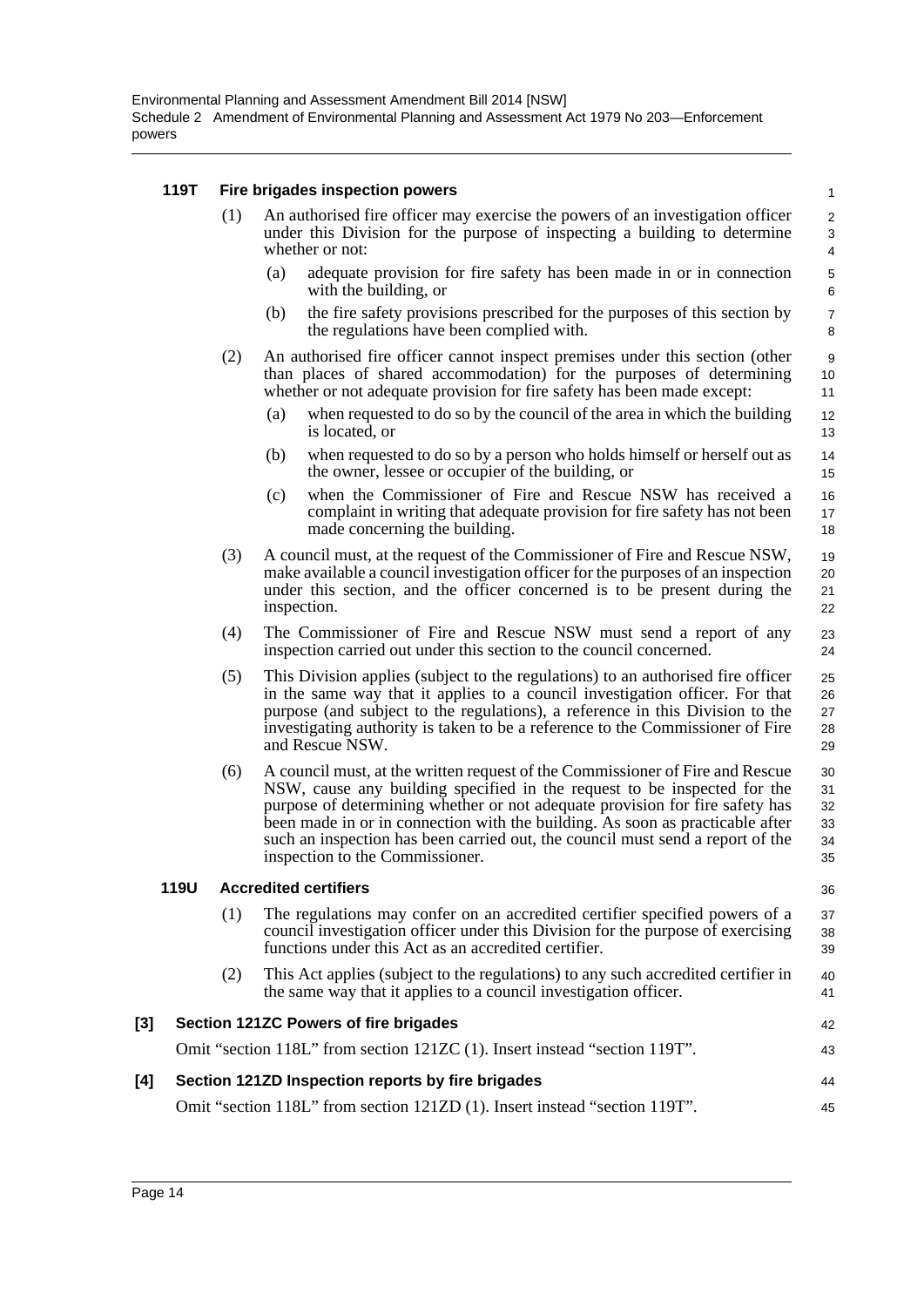Environmental Planning and Assessment Amendment Bill 2014 [NSW] Schedule 2 Amendment of Environmental Planning and Assessment Act 1979 No 203—Enforcement powers

| [5] |              | <b>Section 121ZS</b> |         |                                                                                                                                                                                                                                                                                                                   | $\mathbf{1}$         |
|-----|--------------|----------------------|---------|-------------------------------------------------------------------------------------------------------------------------------------------------------------------------------------------------------------------------------------------------------------------------------------------------------------------|----------------------|
|     |              |                      |         | Omit the section. Insert instead:                                                                                                                                                                                                                                                                                 | $\overline{2}$       |
|     | <b>121ZS</b> |                      |         | Enforcement of orders by cessation of utilities                                                                                                                                                                                                                                                                   | 3                    |
|     |              | (1)                  | orders: | This section applies in relation to a failure to comply with any of the following                                                                                                                                                                                                                                 | 4<br>5               |
|     |              |                      | (a)     | a brothel closure order,                                                                                                                                                                                                                                                                                          | 6                    |
|     |              |                      | (b)     | an order to cease the use of premises for such classes of residential,<br>tourist or other development as are prescribed by the regulations.                                                                                                                                                                      | $\overline{7}$<br>8  |
|     |              | (2)                  |         | In this section, the <i>Court</i> means the Land and Environment Court and, in<br>relation to a brothel closure order, includes the Local Court.                                                                                                                                                                  | 9<br>10              |
|     |              | (3)                  |         | If a person fails to comply with an order to which this section applies, the<br>Court may, on the application of the person who gave the order, make an order<br>(a <i>utilities order</i> ) directing that a provider of water, electricity or gas to the<br>premises concerned cease to provide those services. | 11<br>12<br>13<br>14 |
|     |              | (4)                  |         | A utilities order is not to be made in respect of a failure to comply with an order<br>(other than a brothel closure order) unless the Court is satisfied that the failure<br>has caused or is likely to cause a significant adverse impact on health, safety<br>or public amenity.                               | 15<br>16<br>17<br>18 |
|     |              | (5)                  |         | A utilities order may apply to the whole or part of the premises.                                                                                                                                                                                                                                                 | 19                   |
|     |              | (6)                  |         | A utilities order ceases to have effect on the date specified in the utilities order,<br>or 3 months after the order is made, whichever occurs first.                                                                                                                                                             | 20<br>21             |
|     |              | (7)                  |         | An application for a utilities order must not be made unless not less than 7 days<br>notice of the proposed application is given to the following persons:                                                                                                                                                        | 22<br>23             |
|     |              |                      | (a)     | any person to whom the brothel closure or other order was given,                                                                                                                                                                                                                                                  | 24                   |
|     |              |                      | (b)     | any provider of water, electricity or gas to the premises who is affected<br>by the application,                                                                                                                                                                                                                  | 25<br>26             |
|     |              |                      | (c)     | any owner or occupier of the premises.                                                                                                                                                                                                                                                                            | 27                   |
|     |              | (8)                  |         | An owner or occupier of premises, or a provider of water, electricity or gas to<br>premises, who is affected by an application for a utilities order is entitled to be<br>heard and represented in proceedings for the order.                                                                                     | 28<br>29<br>30       |
|     |              | (9)                  |         | In determining whether to make a utilities order, the Court is to take into<br>consideration the following matters:                                                                                                                                                                                               | 31<br>32             |
|     |              |                      | (a)     | the effects of the failure to comply with the brothel closure or other<br>order,                                                                                                                                                                                                                                  | 33<br>34             |
|     |              |                      | (b)     | the uses of the premises,                                                                                                                                                                                                                                                                                         | 35                   |
|     |              |                      | (c)     | the impact of the order on the owner, occupier or other users of the<br>premises,                                                                                                                                                                                                                                 | 36<br>37             |
|     |              |                      | (d)     | whether health, safety or public amenity will be adversely affected by<br>the order.                                                                                                                                                                                                                              | 38<br>39             |
|     |              |                      | (e)     | any other matter the Court thinks appropriate.                                                                                                                                                                                                                                                                    | 40                   |
|     |              | (10)                 |         | A utilities order must not be made for premises, or any part of premises, used<br>for residential purposes unless the regulations authorise the making of a<br>utilities order.                                                                                                                                   | 41<br>42<br>43       |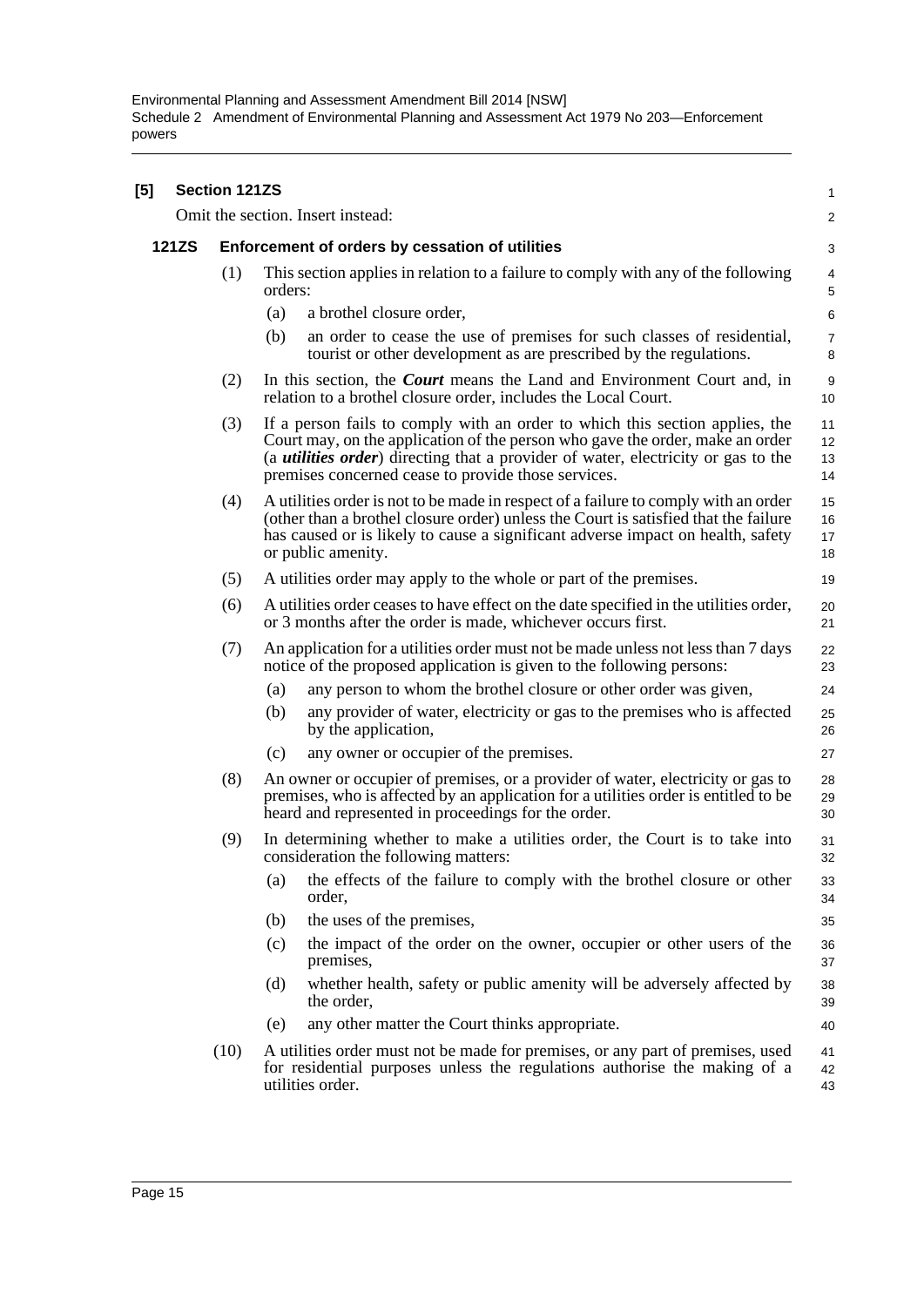|       | (11)                                             |       | A provider of water, electricity or gas must comply with a utilities order,<br>despite any other law or agreement or arrangement applying to the provision<br>of water, electricity or gas to the premises, or part of the premises, concerned.                                                                                               | $\mathbf{1}$<br>$\overline{2}$<br>3 |  |
|-------|--------------------------------------------------|-------|-----------------------------------------------------------------------------------------------------------------------------------------------------------------------------------------------------------------------------------------------------------------------------------------------------------------------------------------------|-------------------------------------|--|
|       | (12)                                             |       | No compensation is payable to any person for any damage or other loss<br>suffered by that person because of the making or operation of a utilities order<br>or this section.                                                                                                                                                                  | $\overline{4}$<br>5<br>6            |  |
|       | (13)                                             |       | A provider of water, electricity or gas must not, during a period that a utilities<br>order is in force in relation to premises, or part of premises, require payment<br>for the provision of water, electricity or gas services to the premises or part of<br>the premises (other than services related to the implementation of the order). | $\overline{7}$<br>8<br>9<br>10      |  |
|       | (14)                                             | with. | The Court may make a utilities order when it determines an appeal against a<br>brothel closure or other order, if subsections (7) and (8) have been complied                                                                                                                                                                                  | 11<br>12<br>13                      |  |
| [6]   | <b>Section 122E Offences</b>                     |       |                                                                                                                                                                                                                                                                                                                                               | 14                                  |  |
|       |                                                  |       | Omit "an authorised officer under Division 2C" from section 122E (3) (c).                                                                                                                                                                                                                                                                     | 15                                  |  |
|       |                                                  |       | Insert instead "a departmental investigation officer under Division 1C".                                                                                                                                                                                                                                                                      | 16                                  |  |
| $[7]$ |                                                  |       | Part 6, Division 2C Departmental enforcement powers                                                                                                                                                                                                                                                                                           | 17                                  |  |
|       | Omit the Division.                               |       |                                                                                                                                                                                                                                                                                                                                               | 18                                  |  |
| [8]   |                                                  |       | <b>Section 127 Proceedings for offences</b>                                                                                                                                                                                                                                                                                                   | 19                                  |  |
|       |                                                  |       | Omit section 127 (5A). Insert instead:                                                                                                                                                                                                                                                                                                        | 20                                  |  |
|       | (5A)                                             |       | However, proceedings for any such offence may also be commenced within,<br>but not later than, 2 years after the date on which evidence of the alleged<br>offence first came to the attention of:                                                                                                                                             | 21<br>22<br>23                      |  |
|       |                                                  | (a)   | in relation to proceedings for an offence instituted by or with the<br>consent of the Secretary or a member of staff of the Department—any<br>investigation officer who is a member of the staff of the Department, or                                                                                                                        | 24<br>25<br>26                      |  |
|       |                                                  | (b)   | in relation to proceedings for an offence instituted by or with the<br>consent of a council or a member of staff of a council—any<br>investigation officer who is a member of the staff of that council, or                                                                                                                                   | 27<br>28<br>29                      |  |
|       |                                                  | (c)   | in relation to proceedings for an offence instituted by any other<br>person—any investigation officer.                                                                                                                                                                                                                                        | 30<br>31                            |  |
|       |                                                  |       | In this subsection, <i>investigation officer</i> means an investigation officer within<br>the meaning of Division 1C, whether or not the person has the functions of an<br>investigation officer in connection with the offence concerned.                                                                                                    | 32<br>33<br>34                      |  |
| [9]   | <b>Section 127 (5B)</b>                          |       |                                                                                                                                                                                                                                                                                                                                               | 35                                  |  |
|       |                                                  |       | Omit "an authorised officer" wherever occurring.                                                                                                                                                                                                                                                                                              | 36                                  |  |
|       | Insert instead "any such investigation officer". |       |                                                                                                                                                                                                                                                                                                                                               |                                     |  |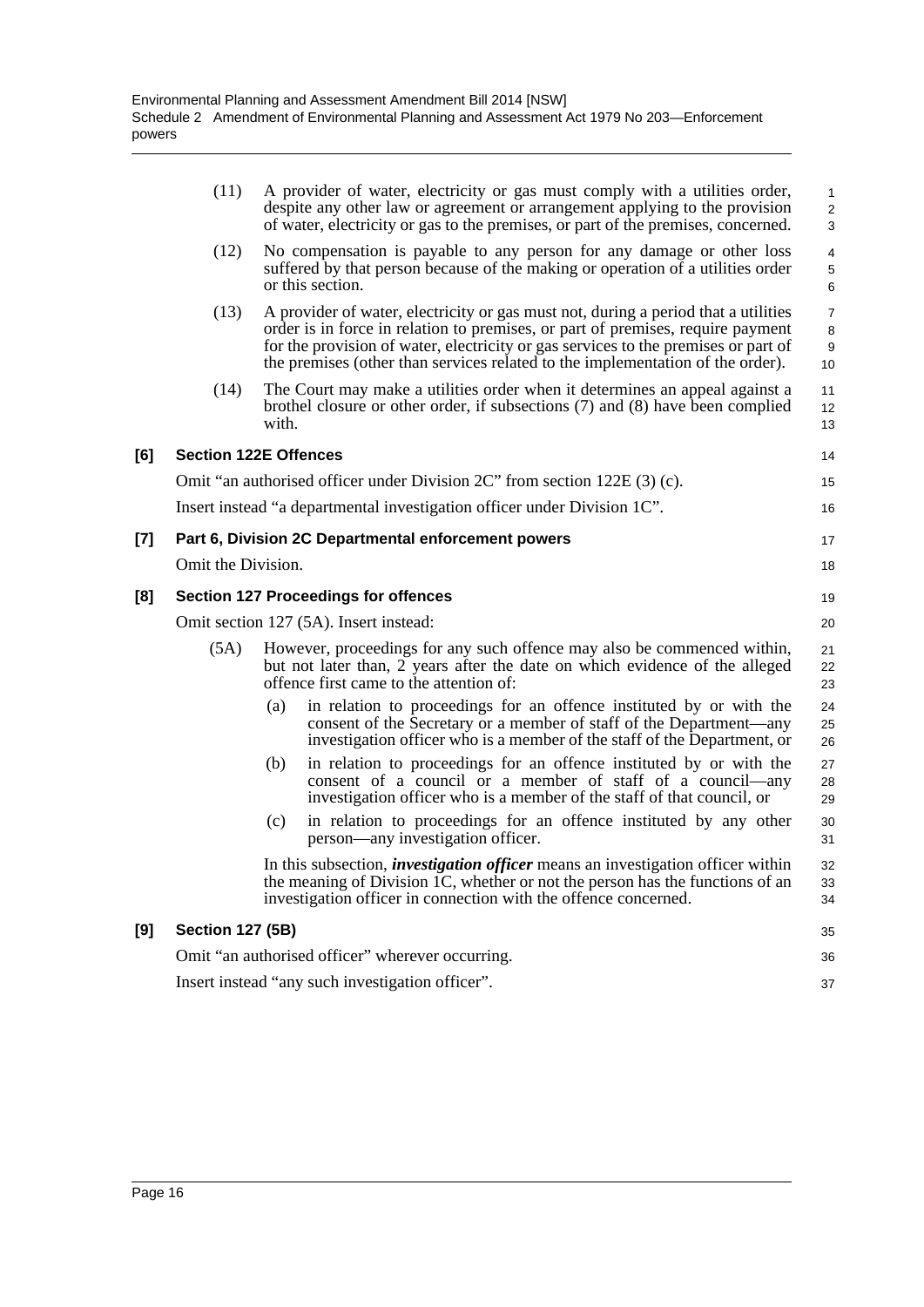<span id="page-19-0"></span>

| <b>Schedule 3</b> |                                                                    |                              | Amendment of Environmental Planning and<br>Assessment Act 1979 No 203-ePlanning                                                                                                                                                                                                                                                                                                |                                  |  |  |
|-------------------|--------------------------------------------------------------------|------------------------------|--------------------------------------------------------------------------------------------------------------------------------------------------------------------------------------------------------------------------------------------------------------------------------------------------------------------------------------------------------------------------------|----------------------------------|--|--|
| [1]               | <b>Section 4 Definitions</b>                                       |                              |                                                                                                                                                                                                                                                                                                                                                                                | 3                                |  |  |
|                   |                                                                    |                              | Insert in alphabetical order in section $4(1)$ :                                                                                                                                                                                                                                                                                                                               | $\overline{4}$                   |  |  |
|                   |                                                                    |                              | Ministerial planning order means an order made by the Minister and<br>published on the NSW planning portal.                                                                                                                                                                                                                                                                    | 5<br>6                           |  |  |
|                   |                                                                    |                              | NSW planning portal means<br>website<br>the<br>with<br>the<br><b>URL</b><br>ot<br>www.planningportal.nsw.gov.au, or any other website, used by the Secretary<br>to provide public access to documents or other information in the NSW<br>planning database.                                                                                                                    | $\overline{7}$<br>8<br>9<br>10   |  |  |
| [2]               | Section 4 (6)                                                      |                              |                                                                                                                                                                                                                                                                                                                                                                                | 11                               |  |  |
|                   |                                                                    |                              | Omit "by order published in the Gazette". Insert instead "by Ministerial planning order".                                                                                                                                                                                                                                                                                      | 12                               |  |  |
| [3]               | <b>Section 4 (15)</b>                                              |                              |                                                                                                                                                                                                                                                                                                                                                                                | 13                               |  |  |
|                   | Insert after section $4(14)$ :                                     |                              |                                                                                                                                                                                                                                                                                                                                                                                | 14                               |  |  |
|                   | (15)                                                               |                              | A reference in this Act to a map includes a reference to a spatial dataset.                                                                                                                                                                                                                                                                                                    | 15                               |  |  |
| [4]               |                                                                    | <b>Section 23 Delegation</b> |                                                                                                                                                                                                                                                                                                                                                                                |                                  |  |  |
|                   | Omit "published in the Gazette" from section 23 (7).               |                              |                                                                                                                                                                                                                                                                                                                                                                                |                                  |  |  |
|                   |                                                                    |                              | Insert instead "published on the NSW planning portal".                                                                                                                                                                                                                                                                                                                         | 18                               |  |  |
| [5]               | <b>Section 54 Relevant planning authority</b>                      |                              |                                                                                                                                                                                                                                                                                                                                                                                |                                  |  |  |
|                   |                                                                    |                              | Omit "by order published in the Gazette" from section 54 (6).                                                                                                                                                                                                                                                                                                                  | 20                               |  |  |
|                   |                                                                    |                              | Insert instead "by Ministerial planning order".                                                                                                                                                                                                                                                                                                                                | 21                               |  |  |
| [6]               |                                                                    |                              | Section 82D Effect of review of decisions                                                                                                                                                                                                                                                                                                                                      | 22                               |  |  |
|                   | Omit section 82D (4).                                              |                              |                                                                                                                                                                                                                                                                                                                                                                                | 23                               |  |  |
| $[7]$             |                                                                    |                              | Section 83 Date from which consent operates                                                                                                                                                                                                                                                                                                                                    | 24                               |  |  |
|                   | Omit section 83 (1). Insert instead:<br>25                         |                              |                                                                                                                                                                                                                                                                                                                                                                                |                                  |  |  |
|                   | (1)                                                                |                              | Subject to subsections $(2)$ and $(3)$ , if a determination is made by the granting<br>of consent, consent becomes effective and operates on and from:                                                                                                                                                                                                                         | 26<br>27                         |  |  |
|                   |                                                                    | (a)                          | the date the determination is registered on the NSW planning portal, or                                                                                                                                                                                                                                                                                                        | 28                               |  |  |
|                   |                                                                    | (b)                          | in the case of designated development to which an objection has been<br>made in accordance with section $79(5)$ (being consent that was not<br>granted under section 80 $(6)$ or $(7)$ following the holding of a public<br>hearing by the Planning Assessment Commission)—the end of 28 days<br>after the date the determination is registered on the NSW planning<br>portal. | 29<br>30<br>31<br>32<br>33<br>34 |  |  |
| [8]               | Section 83 (2) (b)                                                 |                              |                                                                                                                                                                                                                                                                                                                                                                                |                                  |  |  |
|                   | Omit "operates from the date of the determination of that appeal". |                              |                                                                                                                                                                                                                                                                                                                                                                                |                                  |  |  |
|                   |                                                                    |                              | Insert instead "operates (subject to any order of the court) on and from the date the decision<br>is registered on the NSW planning portal after the determination of the appeal".                                                                                                                                                                                             | 37<br>38                         |  |  |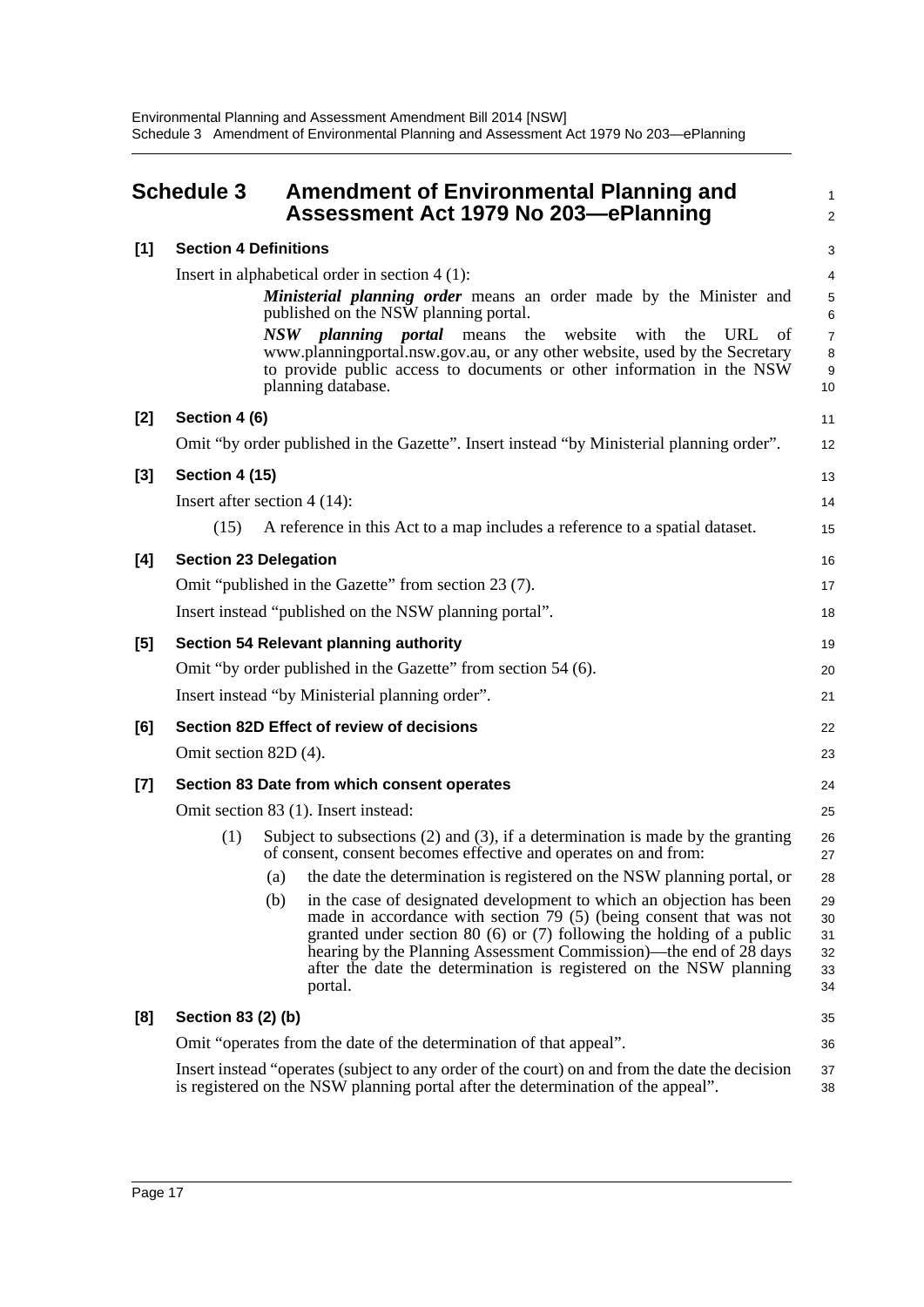Environmental Planning and Assessment Amendment Bill 2014 [NSW] Schedule 3 Amendment of Environmental Planning and Assessment Act 1979 No 203—ePlanning

| [9]    | <b>Section 83 (4)</b>    |                                                                                                                                                                                                                                                                                                                                                                                                                                                                                                                                                                                               | 1                                            |
|--------|--------------------------|-----------------------------------------------------------------------------------------------------------------------------------------------------------------------------------------------------------------------------------------------------------------------------------------------------------------------------------------------------------------------------------------------------------------------------------------------------------------------------------------------------------------------------------------------------------------------------------------------|----------------------------------------------|
|        |                          | Omit "operates from the date of that decision".                                                                                                                                                                                                                                                                                                                                                                                                                                                                                                                                               | $\overline{a}$                               |
|        |                          | Insert instead "operates (subject to any order of the court) on and from the date the decision<br>is registered on the NSW planning portal".                                                                                                                                                                                                                                                                                                                                                                                                                                                  | 3<br>4                                       |
| $[10]$ |                          | Section 89C Development that is State significant development                                                                                                                                                                                                                                                                                                                                                                                                                                                                                                                                 | 5                                            |
|        |                          | Omit "by order published in the Gazette" from section 89C (3).                                                                                                                                                                                                                                                                                                                                                                                                                                                                                                                                | 6                                            |
|        |                          | Insert instead "by Ministerial planning order".                                                                                                                                                                                                                                                                                                                                                                                                                                                                                                                                               | 7                                            |
| $[11]$ |                          | Section 110A Nomination of nominated determining authority                                                                                                                                                                                                                                                                                                                                                                                                                                                                                                                                    | 8                                            |
|        |                          | Omit "by order published in the Gazette and in a newspaper circulating throughout the<br>State" from section 110A (1).                                                                                                                                                                                                                                                                                                                                                                                                                                                                        | 9<br>10                                      |
|        |                          | Insert instead "by Ministerial planning order".                                                                                                                                                                                                                                                                                                                                                                                                                                                                                                                                               | 11                                           |
| $[12]$ |                          | Section 115P Approval of Minister administering this Act required for designated<br>fishing activity where Fisheries Minister is or is declared to be proponent                                                                                                                                                                                                                                                                                                                                                                                                                               | 12<br>13                                     |
|        |                          | Omit "by order published in the Gazette" from section 115P (1) (b).                                                                                                                                                                                                                                                                                                                                                                                                                                                                                                                           | 14                                           |
|        |                          | Insert instead "by Ministerial planning order".                                                                                                                                                                                                                                                                                                                                                                                                                                                                                                                                               | 15                                           |
| $[13]$ |                          | Section 117 Directions by the Minister                                                                                                                                                                                                                                                                                                                                                                                                                                                                                                                                                        | 16                                           |
|        | from section $117(2A)$ . | Omit "publication in the Gazette or on a website maintained by the Department (or both)"                                                                                                                                                                                                                                                                                                                                                                                                                                                                                                      | 17<br>18                                     |
|        |                          | Insert instead "publication on the NSW planning portal".                                                                                                                                                                                                                                                                                                                                                                                                                                                                                                                                      | 19                                           |
| $[14]$ | regional panel           | Section 118 Appointment of planning administrator, planning assessment panel or                                                                                                                                                                                                                                                                                                                                                                                                                                                                                                               | 20<br>21                                     |
|        |                          | Omit "published in the Gazette" from section 118 (7), (7A) and (9) wherever occurring.                                                                                                                                                                                                                                                                                                                                                                                                                                                                                                        | 22                                           |
|        |                          | Insert instead "published on the NSW planning portal".                                                                                                                                                                                                                                                                                                                                                                                                                                                                                                                                        | 23                                           |
| $[15]$ |                          | Section 158A Copyright in documents used for purposes of this Act                                                                                                                                                                                                                                                                                                                                                                                                                                                                                                                             | 24                                           |
|        |                          | Insert after section 158A (1):                                                                                                                                                                                                                                                                                                                                                                                                                                                                                                                                                                | 25                                           |
|        | (1A)                     | The regulations may require a relevant person who is entitled to copyright in<br>a document that is part of a planning matter to give (in the planning matter or<br>otherwise) a licence to the State or a council to use the copyright material for<br>the purposes of this Act. The regulations may also require a relevant person<br>who is not so entitled to that copyright to give a warranty (in the planning<br>matter or otherwise) that the relevant person has a licence to so use the<br>copyright material from the person who is entitled to copyright in any such<br>document. | 26<br>27<br>28<br>29<br>30<br>31<br>32<br>33 |
| $[16]$ | Section 158A (4A)        |                                                                                                                                                                                                                                                                                                                                                                                                                                                                                                                                                                                               | 34                                           |
|        |                          | Insert after section 158A (4):                                                                                                                                                                                                                                                                                                                                                                                                                                                                                                                                                                | 35                                           |
|        | (4A)                     | This section extends to planning matters in paper or electronic form.                                                                                                                                                                                                                                                                                                                                                                                                                                                                                                                         | 36                                           |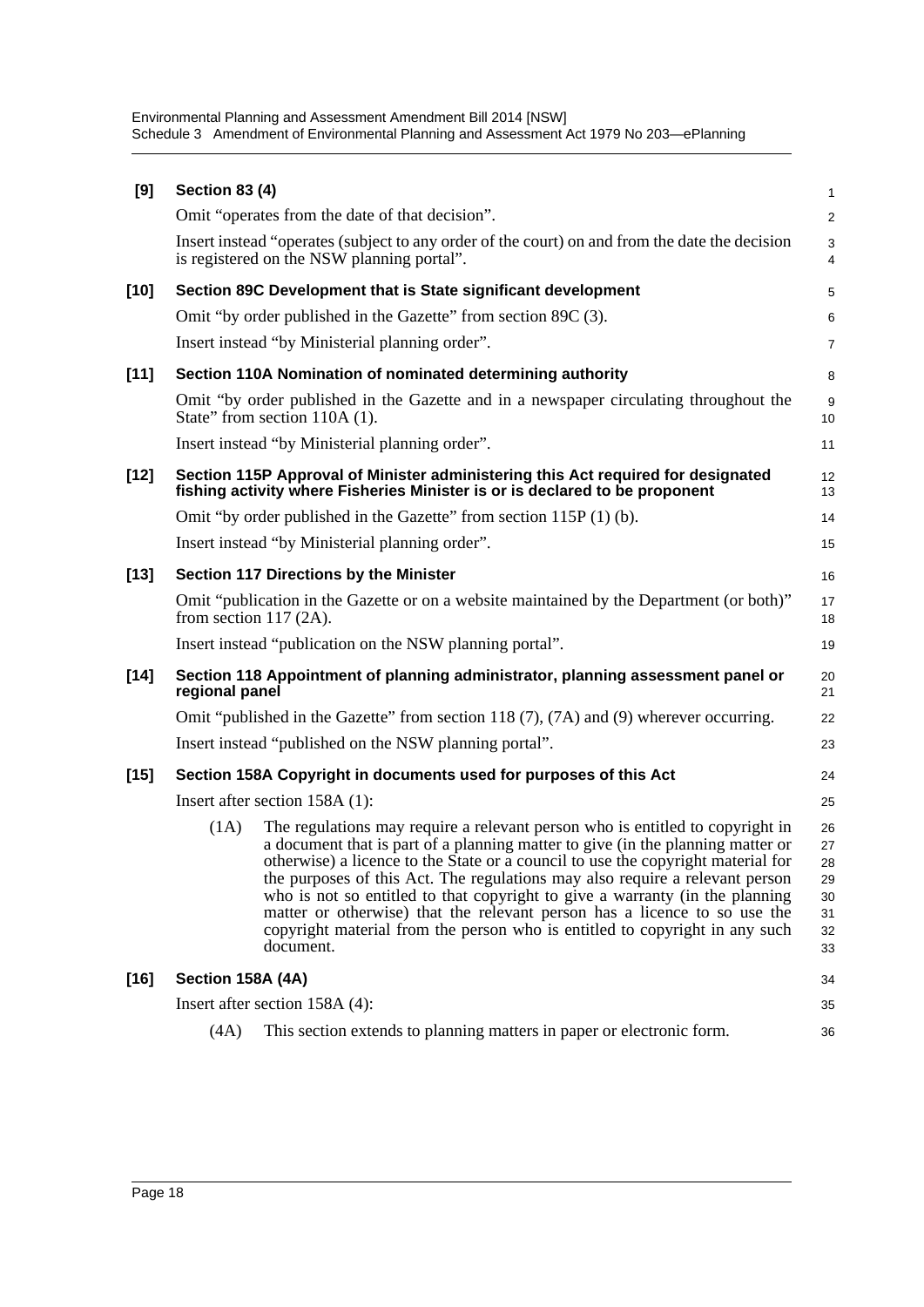Environmental Planning and Assessment Amendment Bill 2014 [NSW] Schedule 3 Amendment of Environmental Planning and Assessment Act 1979 No 203—ePlanning

| $[17]$ |                            |                                                                 | Sections 158B-158E                                                                                                                                                                                                                                                                                                                                                          | $\mathbf{1}$               |  |  |
|--------|----------------------------|-----------------------------------------------------------------|-----------------------------------------------------------------------------------------------------------------------------------------------------------------------------------------------------------------------------------------------------------------------------------------------------------------------------------------------------------------------------|----------------------------|--|--|
|        | Insert after section 158A: |                                                                 |                                                                                                                                                                                                                                                                                                                                                                             |                            |  |  |
|        | 158B                       |                                                                 | Online planning services and information                                                                                                                                                                                                                                                                                                                                    | 3                          |  |  |
|        |                            |                                                                 | The Secretary is to establish and facilitate the online delivery of planning<br>services and information (including the NSW planning portal).                                                                                                                                                                                                                               | 4<br>5                     |  |  |
|        | 158C                       | Establishment, content and maintenance of NSW planning database |                                                                                                                                                                                                                                                                                                                                                                             |                            |  |  |
|        |                            | (1)                                                             | The NSW planning database is established for the purposes of this Act.                                                                                                                                                                                                                                                                                                      | $\overline{7}$             |  |  |
|        |                            | (2)                                                             | The NSW planning database is an electronic repository of:                                                                                                                                                                                                                                                                                                                   | 8                          |  |  |
|        |                            |                                                                 | documents that are required by or under this Act to be published on the<br>(a)<br>NSW planning portal, and                                                                                                                                                                                                                                                                  | 9<br>10                    |  |  |
|        |                            |                                                                 | (b)<br>environmental planning instruments, plans or other documents that are<br>required by or under this Act to be published on the NSW legislation<br>website, and                                                                                                                                                                                                        | 11<br>12<br>13             |  |  |
|        |                            |                                                                 | spatial datasets or other maps that are adopted or incorporated by way<br>(c)<br>of reference by those provisions or documents, and                                                                                                                                                                                                                                         | 14<br>15                   |  |  |
|        |                            |                                                                 | other documents or information relating to the administration of this Act<br>(d)<br>required to be published on the NSW planning portal by the regulations<br>or by the Secretary.                                                                                                                                                                                          | 16<br>17<br>18             |  |  |
|        |                            | (3)                                                             | The NSW planning database is to maintain historical as well as current<br>versions of documents and other material required to be published on the NSW<br>planning portal.                                                                                                                                                                                                  | 19<br>20<br>21             |  |  |
|        |                            | (4)                                                             | The NSW planning database is to be compiled and maintained as determined<br>by the Secretary.                                                                                                                                                                                                                                                                               | 22<br>23                   |  |  |
|        |                            | (5)                                                             | The NSW planning database may comprise separate databases for different<br>material. Any such separate databases may be compiled and maintained by<br>other agencies, including the legislation database compiled and maintained by<br>the Parliamentary Counsel for publication of environmental planning<br>instruments or other material on the NSW legislation website. | 24<br>25<br>26<br>27<br>28 |  |  |
|        | 158D                       |                                                                 | Public access to documents and information on the NSW planning portal                                                                                                                                                                                                                                                                                                       | 29                         |  |  |
|        |                            | (1)                                                             | The Secretary is to make arrangements for documents or other information in<br>the NSW planning database to be published on the NSW planning portal and<br>such other websites as are determined by the Secretary.                                                                                                                                                          | 30<br>31<br>32             |  |  |
|        |                            | (2)                                                             | The Secretary may certify the form of such documents or other information<br>that is correct.                                                                                                                                                                                                                                                                               | 33<br>34                   |  |  |
|        |                            | (3)                                                             | Environmental planning instruments, plans or other documents and<br>information need not be published on the NSW planning portal if they are<br>published on the NSW legislation website (or the website of another agency)<br>and can be readily accessed from the NSW planning portal.                                                                                    | 35<br>36<br>37<br>38       |  |  |
|        |                            | (4)                                                             | If the NSW planning portal is not available to publish a document or other<br>information for technical or other reasons, the document or other information<br>may be published on the NSW legislation website.                                                                                                                                                             | 39<br>40<br>41             |  |  |
|        |                            |                                                                 | Note. The NSW planning portal is defined by section 4 to mean the website with the<br>URL of www.planningportal.nsw.gov.au, or any other website, used by the Secretary<br>to provide public access to documents or other information in the NSW planning<br>database.                                                                                                      | 42<br>43<br>44<br>45       |  |  |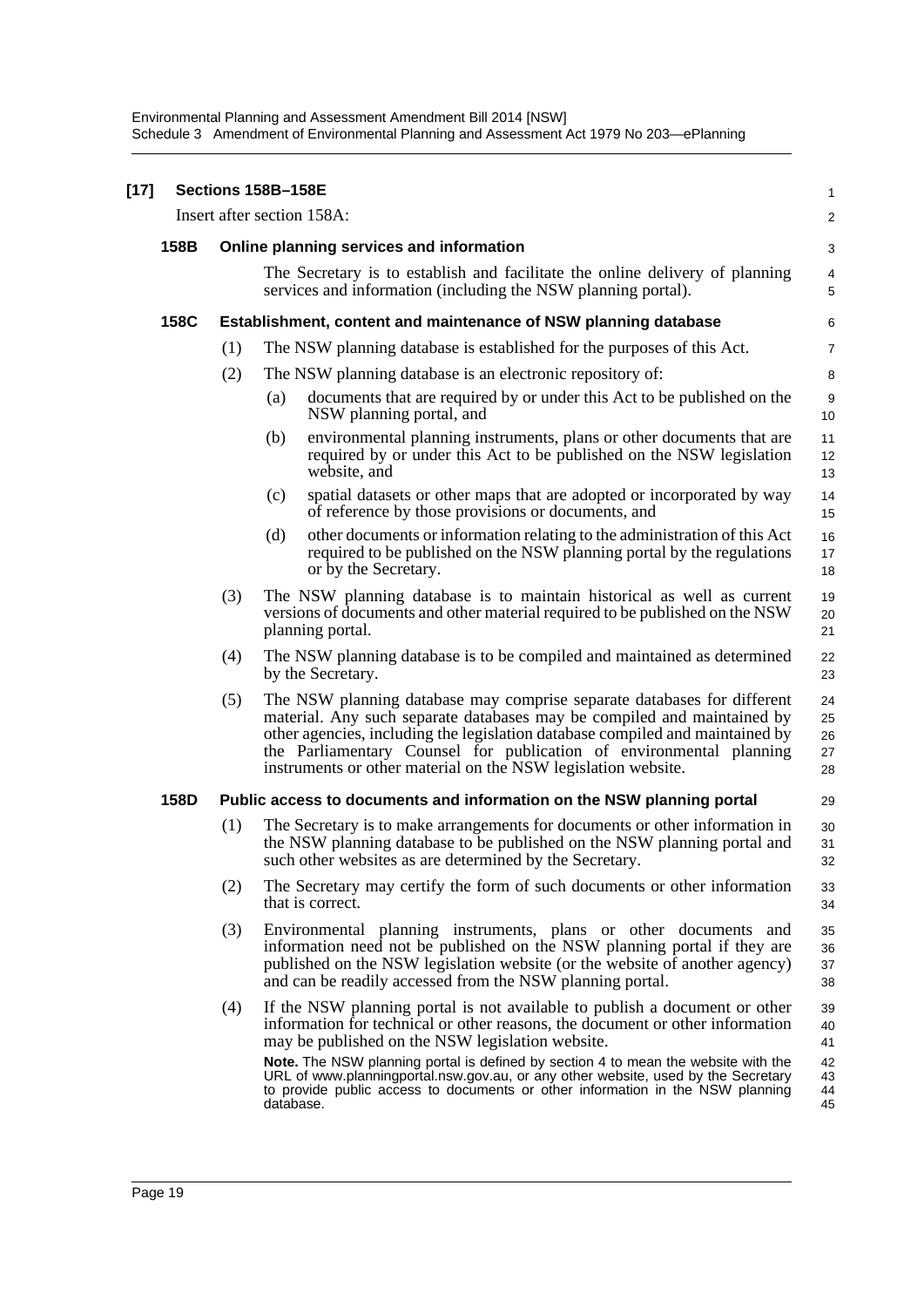#### **158E Regulations and other provisions relating to online planning services and information**

- (1) The regulations may make provision for or with respect to the online delivery of planning services and information, including:
	- (a) the NSW planning portal and other specialised planning portals (including the status of services and information delivered online), and

- (b) access to information (and the issue of certificates) about land use zoning and development standards relating to particular land, and
- (c) the lodgment or submission of applications and other things under this Act, and
- (d) the assessment of categories of development for which there are codified criteria or standards, and
- (e) the registration of consents, approvals or certificates (or other documents) and their effect on registration, and
- (f) the notification of the making or determination of applications for (or the issue or grant of) consents, approvals or certificates (or other documents) by means of the NSW planning portal.
- (2) The charges or fees that may be prescribed by the regulations under section 137 extend to charges or fees in relation to the online delivery of planning services and information (including the compilation and maintenance of the NSW planning database, the operation of the NSW planning portal and the enhancement of the NSW planning database and the NSW planning portal). 18 19 20 21  $22$ 23
- (3) For the purpose of facilitating online delivery of planning services and information:
	- (a) the Secretary may determine standard technical requirements with respect to:
		- (i) the preparation of environmental planning instruments, plans or other documents and of any spatial datasets or other maps that are referred to in (or adopted under) those instruments, plans or documents, and 28  $29$ 30 31
		- (ii) the form of applications for consents, approvals or certificates (or other documents) under this Act and the form of any such consents, approvals or certificates (or other documents), and 32 33 34
	- (b) a council or other planning body is to provide the Secretary, when requested, with electronic files (in a specified format) of any such instruments, plans or other documents (or of any spatial datasets or other maps) prepared or held by it, and 35 36 37 38
	- (c) a council or other planning body is to implement any standard technical requirements determined by the Secretary to facilitate access to relevant data in the electronic systems maintained by the council or other body or to transfer that data to the NSW planning database. 39  $40$ 41 42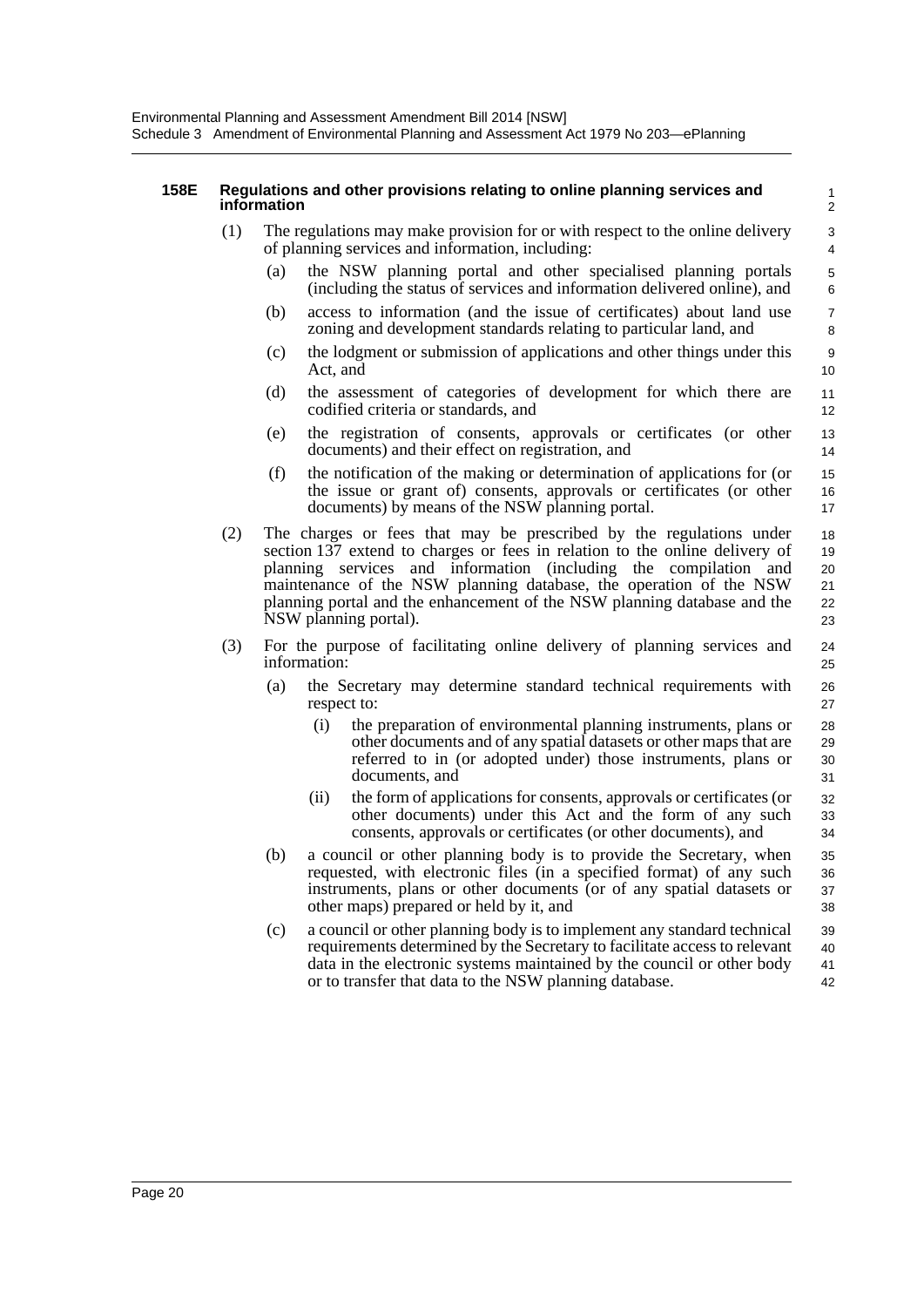<span id="page-23-0"></span>

|       | <b>Schedule 4</b>             |     | <b>Amendment of Environmental Planning and</b><br><b>Assessment Act 1979 No 203-Miscellaneous</b>                                                                                                                                                                                                    | 1<br>$\overline{a}$  |
|-------|-------------------------------|-----|------------------------------------------------------------------------------------------------------------------------------------------------------------------------------------------------------------------------------------------------------------------------------------------------------|----------------------|
| $[1]$ | <b>Section 4 Definitions</b>  |     |                                                                                                                                                                                                                                                                                                      | 3                    |
|       |                               |     | Omit the definition of <i>Department</i> from section 4 (1). Insert instead:                                                                                                                                                                                                                         | 4                    |
|       |                               |     | <b>Department</b> means the Department of Planning and Environment.                                                                                                                                                                                                                                  | 5                    |
| [2]   |                               |     | Section 4 (1), definition of "Director-General"                                                                                                                                                                                                                                                      | 6                    |
|       | Omit the definition.          |     |                                                                                                                                                                                                                                                                                                      | 7                    |
| $[3]$ |                               |     | Section 4 (1), definition of "Secretary"                                                                                                                                                                                                                                                             | 8                    |
|       | Insert in alphabetical order: |     |                                                                                                                                                                                                                                                                                                      | 9                    |
|       |                               |     | <b>Secretary</b> means the Secretary of the Department.                                                                                                                                                                                                                                              | 10                   |
| [4]   |                               |     | Whole Act (except sections 5B (1), 5C (2) (c), 5D, 13 (4) where firstly occurring,<br>26 (1B), 34À (2), (5) and (7), 79B, 110C, 112B, 112C,112D, 112E, 115N (5), 117A and<br>117B (1), Schedule 6 (clauses 3A and 45) and any provision being omitted by this Act)                                   | 11<br>12<br>13       |
|       |                               |     | Omit "Director-General" or "Director-General's" wherever occurring.                                                                                                                                                                                                                                  | 14                   |
|       |                               |     | Insert instead "Secretary" and "Secretary's", respectively.                                                                                                                                                                                                                                          | 15                   |
| [5]   | <b>Section 117A</b>           |     |                                                                                                                                                                                                                                                                                                      | 16                   |
|       |                               |     | Omit "Department of Planning" wherever occurring.                                                                                                                                                                                                                                                    | 17                   |
|       |                               |     | Insert instead "Department of Planning and Environment".                                                                                                                                                                                                                                             | 18                   |
| [6]   |                               |     | Section 147 Disclosure of political donations and gifts                                                                                                                                                                                                                                              | 19                   |
|       |                               |     | Omit section 147 (8). Insert instead:                                                                                                                                                                                                                                                                | 20                   |
|       | (8)                           |     | For the purposes of this section, persons are associated with each other if:                                                                                                                                                                                                                         | 21                   |
|       |                               | (a) | they carry on a business together in connection with the relevant<br>planning application (in the case of the making of any such application)<br>or they carry on a business together that may be affected by the granting<br>of the application (in the case of a relevant planning submission), or | 22<br>23<br>24<br>25 |
|       |                               | (b) | they are related bodies corporate under the Corporations Act 2001 of<br>the Commonwealth, or                                                                                                                                                                                                         | 26<br>27             |
|       |                               | (c) | they are directors of the same body corporate, or they are directors of<br>different bodies corporate that are related bodies corporate under the<br>Corporations Act 2001 of the Commonwealth, or                                                                                                   | 28<br>29<br>30       |
|       |                               | (d) | one is a director of a body corporate and the other is the body corporate<br>or a related body corporate under the Corporations Act 2001 of the<br>Commonwealth, or                                                                                                                                  | 31<br>32<br>33       |
|       |                               | (e) | they have any other relationship prescribed by the regulations.                                                                                                                                                                                                                                      | 34                   |
| $[7]$ |                               |     | Schedule 6 Savings, transitional and other provisions                                                                                                                                                                                                                                                | 35                   |
|       |                               |     | Insert at the end of clause $1(1)$ :                                                                                                                                                                                                                                                                 | 36                   |
|       |                               |     | any other Act that amends this Act                                                                                                                                                                                                                                                                   | 37                   |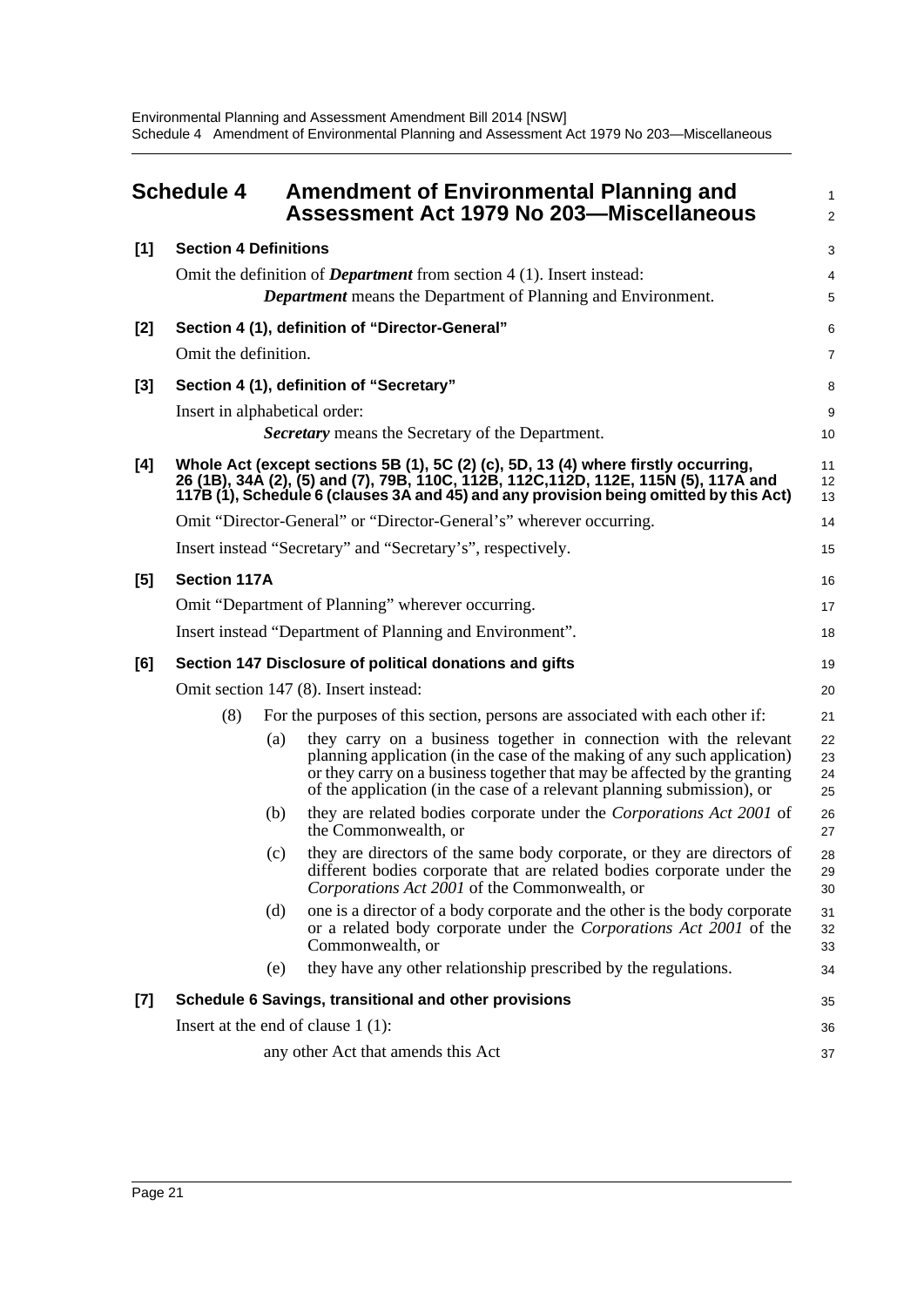#### <span id="page-24-0"></span>**Schedule 5 Amendment of Subordinate Legislation Act 1989 No 146** 1

|   | Schedule 5 Further postponement of repeal of certain statutory rules                                      | 3              |
|---|-----------------------------------------------------------------------------------------------------------|----------------|
|   | Insert at the end of the Schedule:                                                                        | 4              |
| 3 | Postponement of repeal of Environmental Planning and Assessment<br>Regulation 2000 due for repeal in 2015 | 5<br>6         |
|   | The <i>Environmental Planning and Assessment Regulation 2000</i> remains in                               | $\overline{7}$ |
|   | force until 1 September 2016, unless sooner repealed.                                                     | 8              |

2